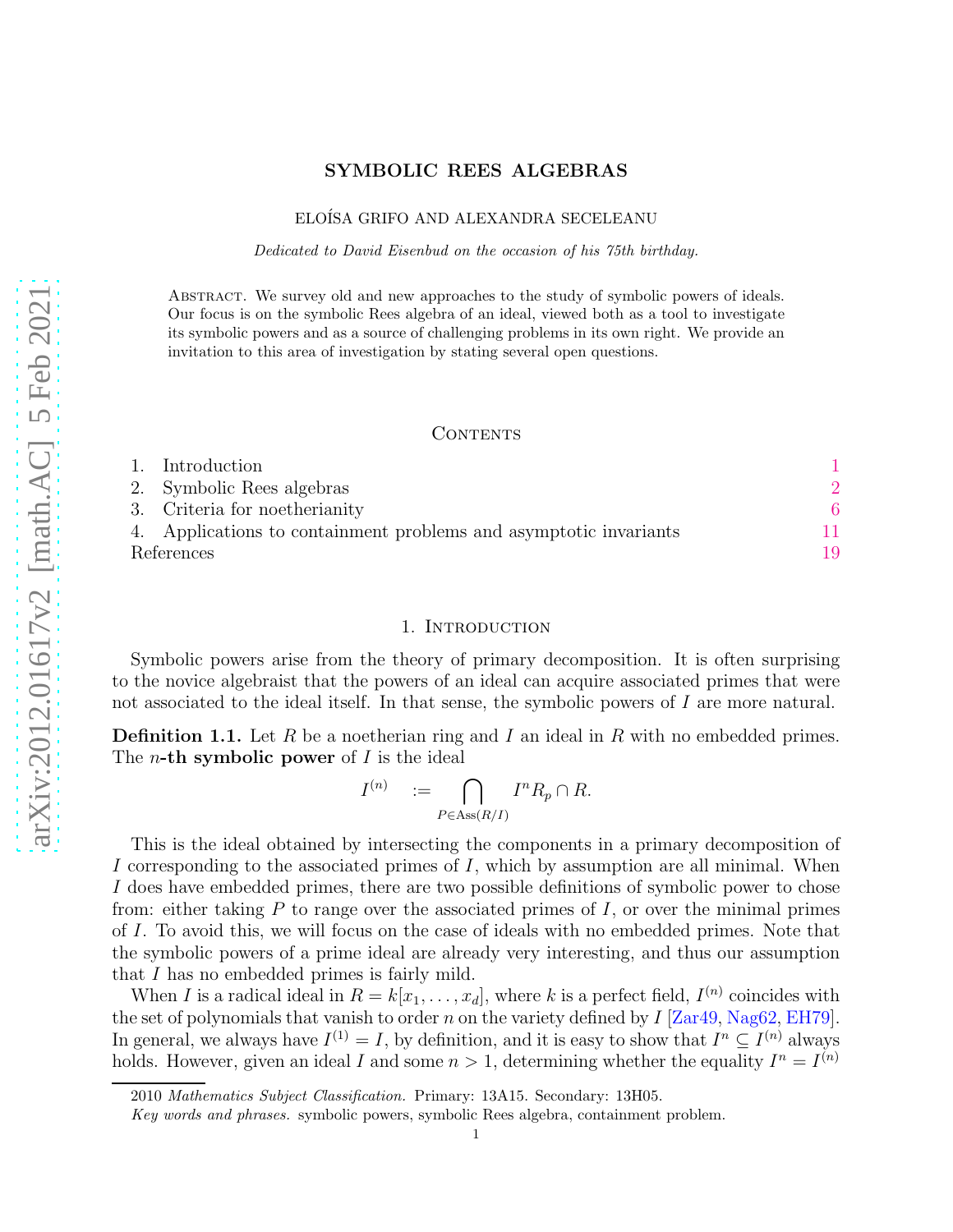holds can be a very difficult question. This stems from the fact that computing primary decompositions is a difficult problem; as Decker, Greuel, and Pfister write in [\[DGP99\]](#page-19-1), "providing efficient algorithms for primary decomposition of an ideal [...] is [...] still one of the big challenges for computational algebra and computational algebraic geometry". In fact, even if one restricts to monomial ideals, the problem of finding a primary decomposition is NP-complete [\[HS02\]](#page-20-0). This is one of the reasons why many innocent sounding questions one could ask about symbolic powers remain open.

Nevertheless, there exist sufficiently efficient methods for computation of symbolic power ideals using computer algebra systems such as Macaulay2 [\[GS\]](#page-20-1). Some of these methods are used in the Macaulay package *SymbolicPowers*; we refer to [\[DGSS19\]](#page-19-2) for an account of the functionality offered by this package.

Symbolic powers are ubiquitous throughout commutative algebra, with connections to virtually all topics in the field. For a more general survey on symbolic powers, we direct the reader to  $[DDSG^+17]$ . In this survey, we focus on symbolic Rees algebras.

# 2. Symbolic Rees algebras

<span id="page-1-0"></span>The symbolic powers of I form a graded family of ideals, meaning that  $I^{(a)}I^{(b)} \subseteq I^{(a+b)}$ for all  $a$  and  $b$ . Thanks to this simple property, we can package together all the symbolic powers of I to form a graded ring. This is the so called symbolic Rees algebra of I, which contains much information about I and its symbolic powers, and the main character in this survey.

**Definition 2.1** (Symbolic Rees algebra). Let R be a noetherian ring and I an ideal in R. The symbolic Rees algebra of I, also known as the symbolic blow-up ring of I, is the graded ring

$$
\mathcal{R}_s(I) := R[It, I^{(2)}t^{(2)}, \ldots] = \bigoplus_{n \geqslant 0} I^{(n)}t^n \subseteq R[t].
$$

The indeterminate  $t$  of degree one is helpful in keeping track of the degree of elements in the symbolic Rees algebra. It helps distinguish an element  $f \in I^{(n)}$ , which we write  $ft^n$ , from the element  $f \in I$ , which we write ft.

This construction is akin to that of the Rees algebra of  $I$ , which is the graded ring

$$
\mathcal{R}(I) := R[It, I^2t^2, \ldots] = \bigoplus_{n \geq 0} I^n t^n \subseteq R[t].
$$

The study of Rees algebras is very rich and presents its own challenges (see [\[Vas94\]](#page-22-1) for an overview), and yet the symbolic Rees algebra of  $I$  is often much more complicated than the ordinary Rees algebra. While the study of symbolic Rees algebras is certainly inspired by Rees algebras, there is a crucial difference:  $\mathcal{R}(I)$  is a finitely generated R-algebra, while  $\mathcal{R}_s(I)$ may fail to be an algebra-finite extension of  $R$ . Indeed, the Rees algebra of  $I$  is generated over R in degree 1, by a (finite) generating set of I, that is,  $\mathcal{R}(I)$  is a standard graded noetherian ring, i.e., generated as an R-algebra by elements of degree 1. In contrast, the symbolic Rees algebra may require infinitely many generators. As we will see, the symbolic Rees algebra of I is a finitely generated R-algebra if and only if  $\mathcal{R}_s(I)$  is a noetherian ring. Even if  $\mathcal{R}_s(I)$ is noetherian, it may be generated in different degrees; we introduce the generation type in [Section 3.2](#page-8-0) to quantify this. The symbolic Rees algebra of I is generated in degree 1 precisely if  $I^n = I^{(n)}$  for all  $n \in \mathbb{N}$ , in which case  $\mathcal{R}(I)$  and  $\mathcal{R}_s(I)$  coincide. Sufficient criteria for this equality are presented in [\[Hoc73\]](#page-20-2) and [\[RV76\]](#page-22-2).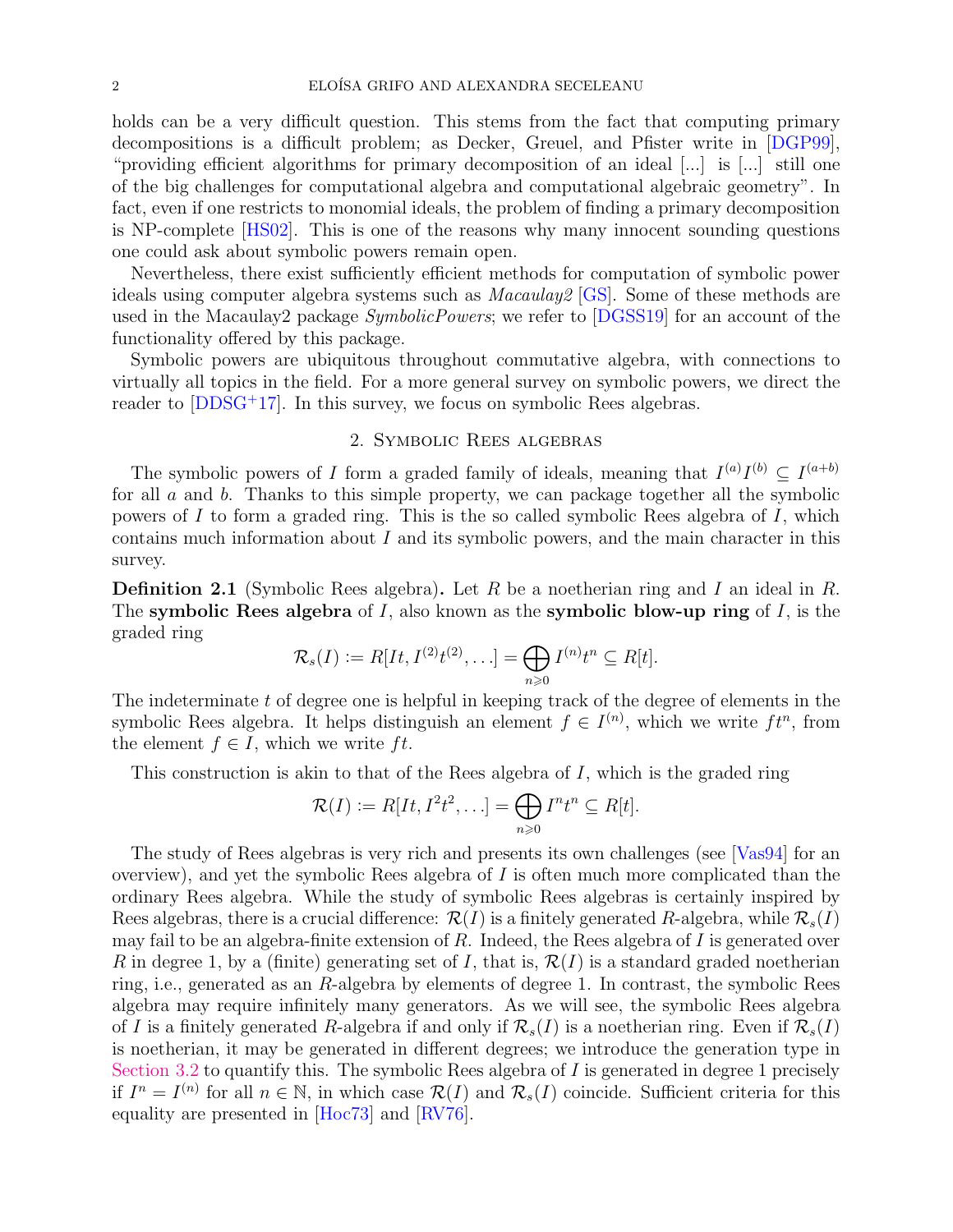2.1. A brief history. Although symbolic Rees algebras appear implicitly in the 1950s in work of Rees, Zariski, Nagata, and others surveyed below, this class of algebras did not acquire a name until several decades later. To our knowledge, the terminology "symbolic Rees algebra" appears for the first time in Huneke's paper [\[Hun82\]](#page-21-1) in 1982, while the monograph [\[Vas94\]](#page-22-1) by Vasconcelos proposes the alternative terminology "symbolic blowup algebra".

<span id="page-2-0"></span>The first example of an ideal whose symbolic Rees algebra is not finitely generated appears in Rees' counterexample to Zariski's Formulation of Hilbert's 14th Problem [\(Question 2.2\)](#page-2-0).

**Question 2.2** (Hilbert's 14th Problem). Let k be a field. For all  $n \ge 1$ , and all subfields K of  $k(x_1, \ldots, x_n)$ , is  $K \cap k[x_1, \ldots, x_n]$  finitely generated over  $k$ ?

An important special case that provided the original motivation for this question concerns the ring of invariants of a linear action of a group of matrices on a polynomial ring over a field. For  $R = k[x_1, \ldots, x_n]$ , a polynomial ring with coefficients in a field k equipped with a linear action of a group  $G \subseteq GL_n(k)$ , one studies the subring of G-invariant polynomials

$$
R^G = \{ f \in R \mid g \cdot f = f \text{ for all } g \in G \}.
$$

A fundamental question in invariant theory is whether  $R<sup>G</sup>$  is finitely generated as a k-algebra. For finite groups, an affirmative answer is due to E. Noether [\[Noe21\]](#page-22-3). The finite generation of  $R^G$  is the particular case of [Question 2.2](#page-2-0) where K is the subfield of elements of the fraction field of  $R$  fixed by  $G$ .

We point the reader to the surveys [\[Mum76,](#page-21-2) [Fre01\]](#page-19-4) for more on Hilbert's 14th problem, and we will instead focus on the connections between symbolic Rees algebras and this famous question. The foundation of this connection was laid by Zariski in the early 1950s in [\[Zar54\]](#page-22-4) by interpreting the rings  $K \cap k[x_1, \ldots, x_n]$  as rings of rational functions on a nonsingular projective variety X with poles restricted to a specified divisor  $D$ . Such varieties X can be obtained geometrically by the procedure of blowing up, and  $D$  is usually taken to be the exceptional divisor of the blow up X.

Zariski [\[Ree58\]](#page-22-5) formulated a more general version of [Question 2.2,](#page-2-0) by taking any integrally closed domain that is finitely generated over k in place of  $R = k[x_1, \ldots, x_d]$ . The first counterexample to Zariski's version of [Question 2.2](#page-2-0) was given by Rees [\[Ree58\]](#page-22-5), and this is where the connection with symbolic Rees algebras first appears. The crux of Rees' proof, while not written in the language of symbolic Rees algebras, consists of showing that if  $P$  is a height 1 prime ideal in the affine cone over an elliptic curve with infinite order in the divisor class group, then its symbolic Rees algebra is not finitely generated. We give a numerical example to illustrate the principles used by Rees.

**Example 2.3** (Rees). Consider the elliptic curve C cut out by the equation  $x^3 - y^2z - 2z^3$ in the projective plane  $\mathbb{P}_{\mathbb{Q}}^2$ . The point  $p = (3, 5, 1)$  is a rational point on this curve which has infinite order with respect to the group law on  $C$  [\[LR11,](#page-21-3) Example 2.4.6(3)]. Consider the coordinate ring  $R = \mathbb{Q}[x, y, z]/(x^3 - y^2z - 2z^3)$  of C and the ideal  $P = (x - 3z, y - 5z)$ of R which defines p. Then [\[Ree58\]](#page-22-5) yields that  $\mathcal{R}_S(P)$  is not a finitely generated Q-algebra.

By contrast, consider the point  $q = (2, 3, 1)$  on the elliptic curve with coordinate ring  $S = \mathbb{Q}[x, y, z]/(x^3 - y^2z + z^3)$ . The point q has order six with respect to the group law of this curve [\[LR11,](#page-21-3) Example 2.4.2], and examining the ideal  $Q = (x - 2z, y - 3z)$  defining this point with Macaulay2 [\[GS\]](#page-20-1) yields

$$
Q^{(6)} = (12x^2 - 6xy + y^2 - 6xz - 6yz + 9z^2),
$$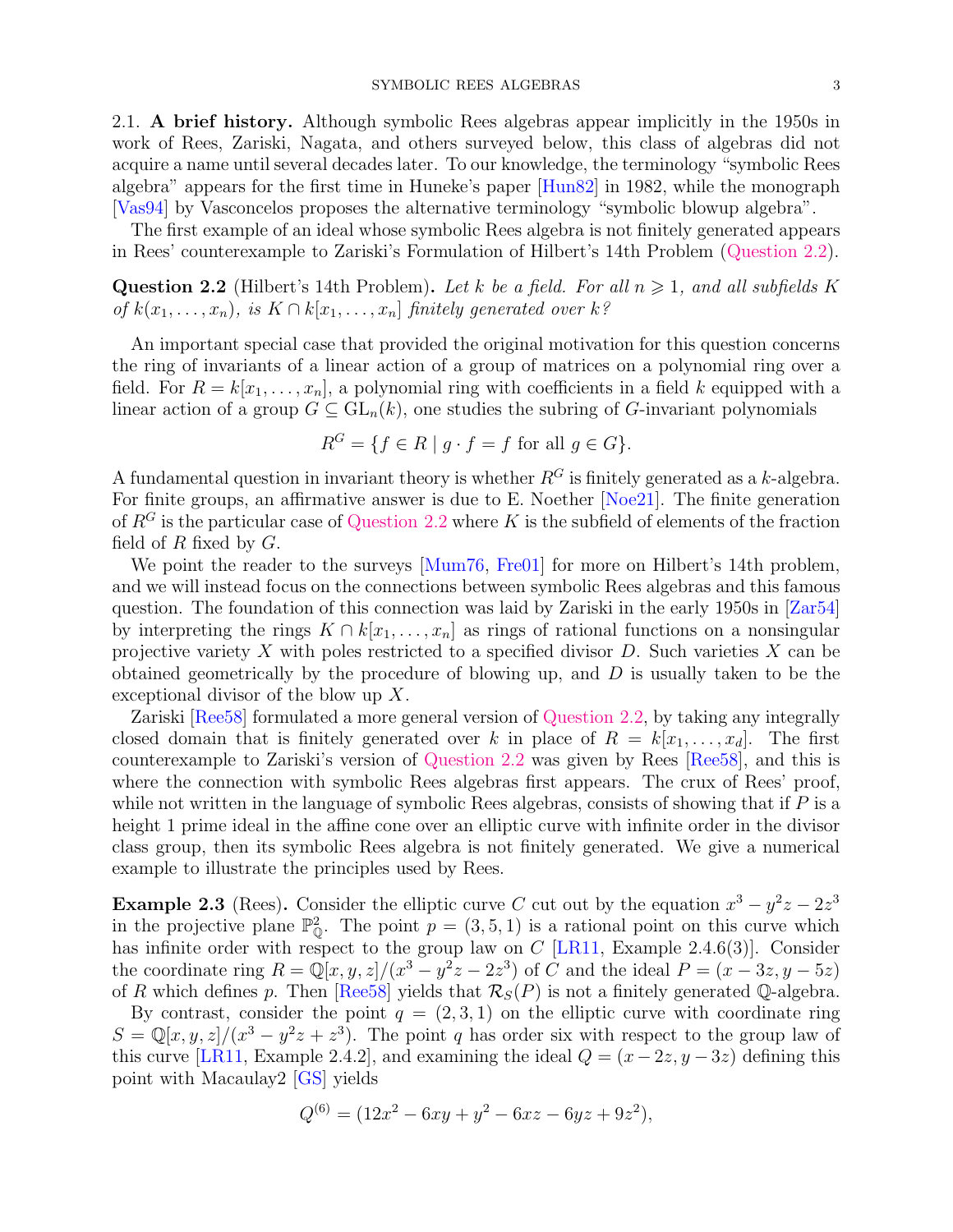which is a principal ideal. Moreover,  $Q^{(6n)} = (Q^{(6)})^n$  for all  $n \geq 0$ , which as we will see in [Proposition 3.1](#page-5-1) implies that  $\mathcal{R}_{S}(Q)$  is a finitely generated Q-algebra.

In the late 1950s, Nagata found the first example of an ideal  $I$  in a polynomial ring whose symbolic Rees algebra is not finitely generated, giving a counterexample to Hilbert's 14th Problem [\[Nag59\]](#page-21-4). In fact, he constructed a ring of invariants which is not a finitely generated algebra. The ideal constructed by Nagata defines a set of 16 points in the projective plane, and hence is not a prime ideal like in the example provided by Rees. Nagata's method is to relate the structure of  $\mathcal{R}_s(I)$  to an interpolation problem in the projective plane, namely, that for each  $m \geq 1$ , there does not exist a curve of degree 4m having multiplicity at least m at each of 16 general points of the projective plane.

In the 1980s, Roberts constructed new examples of symbolic Rees algebras that are not finitely generated based on Nagata's examples. His work shows that  $\mathcal{R}_s(I)$  may fail to be finitely generated even when  $I$  is a prime ideal in a regular ring  $[Rob85]$ , thus answering a question of Cowsik in the negative [\[Cow84\]](#page-18-1). Roberts' examples are prime ideals in a polynomial ring over a field of characteristic 0, and later Kurano [\[Kur93\]](#page-21-5) showed that if we consider the same examples in prime characteristic  $p$ , their symbolic Rees algebras are in fact Noetherian. Roberts' examples [\[Rob85\]](#page-22-6), while prime, are not analytically irreducible, meaning that these prime ideals do not stay prime after passing to the completion; he later improved this by providing an example that was in fact analytically irreducible [\[Rob90\]](#page-22-7).

Still, as shown below, finite generation has powerful consequences for some symbolic Rees algebras, and thus it is natural to ask when this occurs. Huneke gave a general criterion for a symbolic Rees algebra of a height 2 prime ideal in a 3-dimensional regular local ring to be finitely generated [\[Hun82,](#page-21-1) [Hun87\]](#page-21-6), which we will discuss in more detail in [Section 3.](#page-5-0)

In the early 1980s, Cowsik showed that if I determines a curve in  $\mathbb{A}_k^n$ , where k is an infinite field, and the symbolic Rees algebra of  $I$  is finitely generated, then  $I$  is a set-theoretic complete intersection [\[Cow84\]](#page-18-1). This has been exploited to show that certain curves are indeed set-theoretic complete intersections in [\[Eli88\]](#page-19-5). A modern generalization of Cowsik's result states that, if the symbolic Rees algebra of an ideal  $I$  is finitely generated, the arithmetic rank of I, that is, the least number of generators of an ideal whose radical agrees with the radical of I, is bounded above by the polynomial order of growth for the number of generators of  $I^{(n)}$  as a function of n; see [\[DMn20,](#page-19-6) Proposition 2.3].

One interesting case is that of space monomial curves, which are Zariski closures of images of maps of the form  $\mathbb{A}^1 \to \mathbb{A}^3$ ,  $t \mapsto (t^a, t^b, t^c)$ . We abbreviate this by referring to a monomial curve as  $(t^a, t^b, t^c)$ . The defining ideals of space monomial curves were known to be set theoretic complete intersections since 1970 [\[Her70\]](#page-20-3), and thus one could hope that in fact their symbolic Rees algebras are always finitely generated. This is, however, false: Goto, Nishida, and Watanabe [\[GNW94\]](#page-20-4) found the first counterexamples, a family of choices of  $(a, b, c)$  which give infinitely generated symbolic Rees algebras over a field in characteristic 0. We record this interesting family of examples below.

<span id="page-3-0"></span>Example 2.4 (Goto–Nishida–Watanabe). Let  $P$  be the defining ideal in the power series ring  $k\llbracket x, y, z \rrbracket$  over a field k of the space monomial curve

$$
x = t^{7n-3}
$$
,  $y = t^{(5n-2)n}$ ,  $z = t^{8n-3}$  where  $n \ge 4$  and  $n \not\equiv 0 \pmod{3}$ .

For example, when  $n = 4$ , our curve is parametrized by  $x = t^{25}$ ,  $y = t^{72}$ ,  $z = t^{29}$ , and

$$
P = (y^3 - x^4 z^4, x^{11} - yz^7, x^7 y^2 - z^{11}).
$$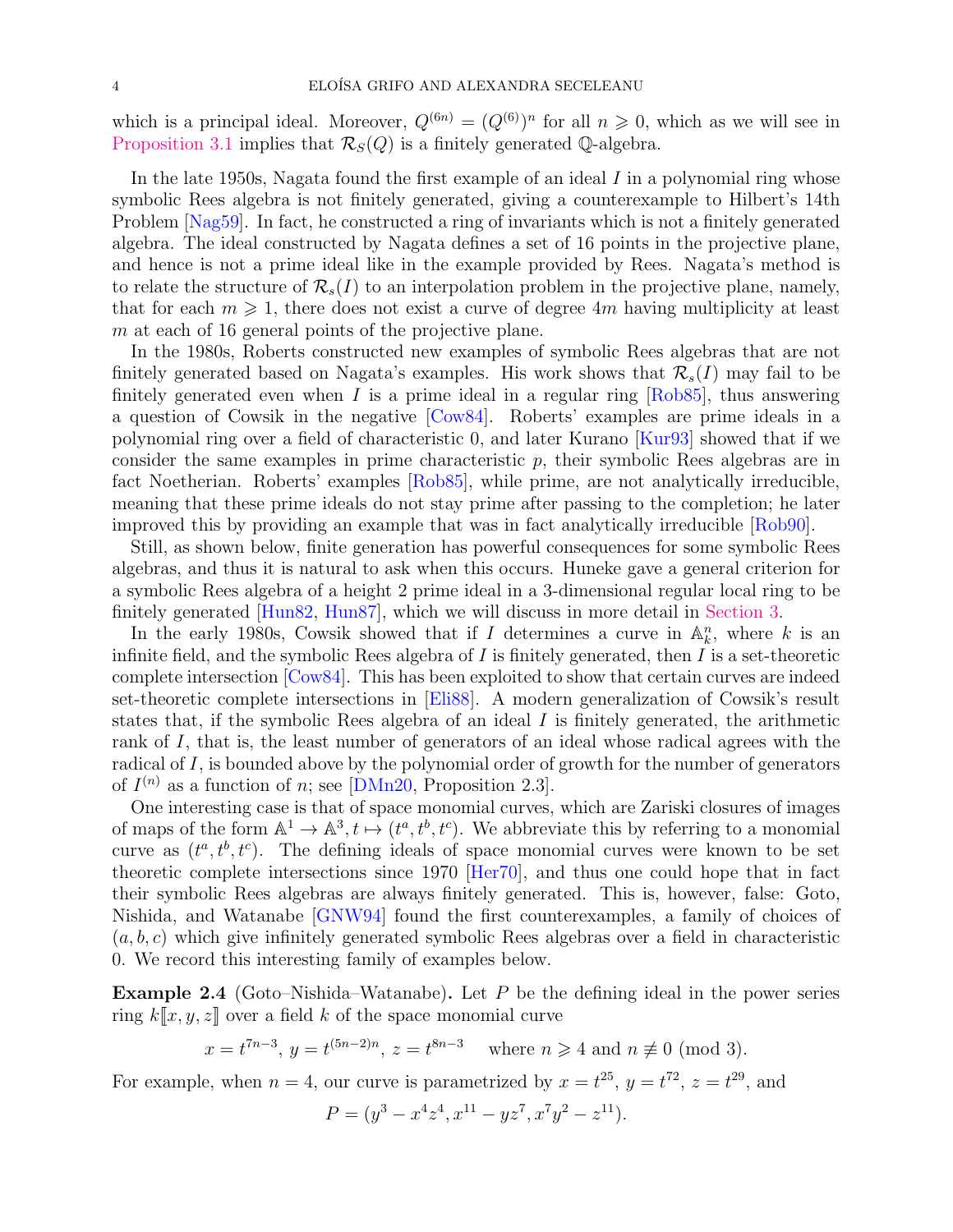Then  $\mathcal{R}_s(P)$  is a non-Cohen-Macaulay noetherian ring if char  $k > 0$ , and  $\mathcal{R}_s(P)$  is not a noetherian ring if char  $k = 0$ .

Other examples where  $\mathcal{R}_s(P)$  is not Cohen-Macaulay with P the defining ideal of  $(t^a, t^b, t^c)$ in prime characteristic were already known by [\[GM92\]](#page-20-5).

The late 1980s and early 1990s saw a program to classify when these symbolic Rees algebras are (or are not) finitely generated [\[Mor91,](#page-21-7) [Sch88a,](#page-22-8) [Sri91\]](#page-22-9). Most notably, Cutkosky gave criteria which say, for example, that over any field,  $\mathcal{R}_s(P)$  is finitely generated whenever  $(a+b+c)^2 > abc$ . Cutkosky's work [\[Cut91,](#page-19-7) Lemma 7] also uncovered a deep connection to a different geometric problem: that  $\mathcal{R}_s(P)$ , where P defines  $(t^a, t^b, t^c)$ , is noetherian if and only if a certain space — the blow-up at a general point of the weighted projective space  $\mathbb{P}(a, b, c)$  $-$  is a Mori dream space  $-$  meaning its Cox ring is noetherian. Using this connection, González Anaya, González, and Karu [\[GK16,](#page-20-6) [GK19,](#page-20-7) [GAGK19a,](#page-19-8) [GAGK19b,](#page-19-9) [GAGK20\]](#page-19-10) have more recently found several large families of examples in characteristic 0 that in particular recover the original family of examples of Goto–Nishida–Watanabe of non-noetherian  $\mathcal{R}_s(P)$ ; in fact, they give a complete characterization of when  $\mathcal{R}_s(P)$  is (non)noetherian for large families of curves of type  $(t^a, t^b, t^c)$ . The smallest of their examples to date are the curves  $(t^7, t^{15}, t^{26})$  and  $(t^{12}, t^{13}, t^{17})$ , each of these examples being smallest in a different manner. For more examples of this kind, see also [\[He19\]](#page-20-8). The original family of non-noetherian examples in [\[GNW94\]](#page-20-4) has also been generalized via different methods in [\[JR15\]](#page-21-8).

Finally, the story of symbolic Rees algebras of space monomial curves has deeper connections to Hilbert's 14th Problem: Kurano and Matsuoka showed that whenever the symbolic Rees algebra of the defining ideal P of  $(t^a, t^b, t^c)$  is not noetherian, then in fact  $\mathcal{R}_s(P)$  is a counterexample to Hilbert's 14th Problem [\[KM09\]](#page-21-9).

Even when the symbolic Rees algebra  $\mathcal{R}_s(P)$  of the curve  $(t^a, t^b, t^c)$  in indeed noetherian, it may still be generated in various degrees. As a corollary of a result of Huneke's [\[Hun86,](#page-21-10) Corollary 2.5, we know  $P^{(n)} = P^n$  for all  $n \geq 1$ , or equivalently  $\mathcal{R}_s(P)$  is generated in degree 1, exactly when  $P$  is a complete intersection. In the language of section [3.2,](#page-8-0) we say that  $\mathcal{R}_s(P)$  has generation type 1. Herzog and Ulrich characterized when the symbolic Rees algebra  $\mathcal{R}_s(P)$  is generated in degree up to 2, or has generation type 2, and showed that this implies that P is self-linked [\[HU90\]](#page-21-11). The cases when  $\mathcal{R}_s(P)$  has generation type 3 [\[GNS91\]](#page-20-9) and 4 [\[Ree09,](#page-22-10) [Ree05\]](#page-22-11) have also been completely characterized; these characterizations are all in terms of the Hilbert-Burch matrix of P.

With the subject of finite generation presenting such a difficult problem, the literature on other ring-theoretic properties of  $\mathcal{R}_s(I)$  is not as vast. Watanabe [\[Wat94\]](#page-22-12) asked whether  $\mathcal{R}_s(I)$  must be Cohen-Macaulay whenever it is noetherian, where I is a divisorial ideal in a strongly F-regular ring R. Watanabe constructed an example [\[Wat94,](#page-22-12) Example 4.4] of a divisorial ideal I in an F-rational ring whose Rees algebra is noetherian but not Cohen-Macaulay. When  $R$  is strongly F-regular, Singh showed that the answer to Watanabe's question is affirmative provided that a certain auxiliary ring is finitely generated over R [\[Sin00\]](#page-22-13). The construction of this auxiliary ring is an iterated symbolic Rees algebra.

In positive characteristic, the symbolic Rees algebra of the canonical module  $\omega = \omega_R$ of a local, normal, complete ring  $R$  plays an important role in studying Frobenius actions on the injective hull of the residue field. A significant construction in this context is the anticanonical cover  $\bigoplus_{n\geqslant 0} \text{Hom}_R(\omega^{(n)}, R)$ . The number of generators for this ring as an algebra over  $R$ , if finite, bounds the Frobenius complexity of  $R$  as shown by Enescu and Yao [\[EY16\]](#page-19-11).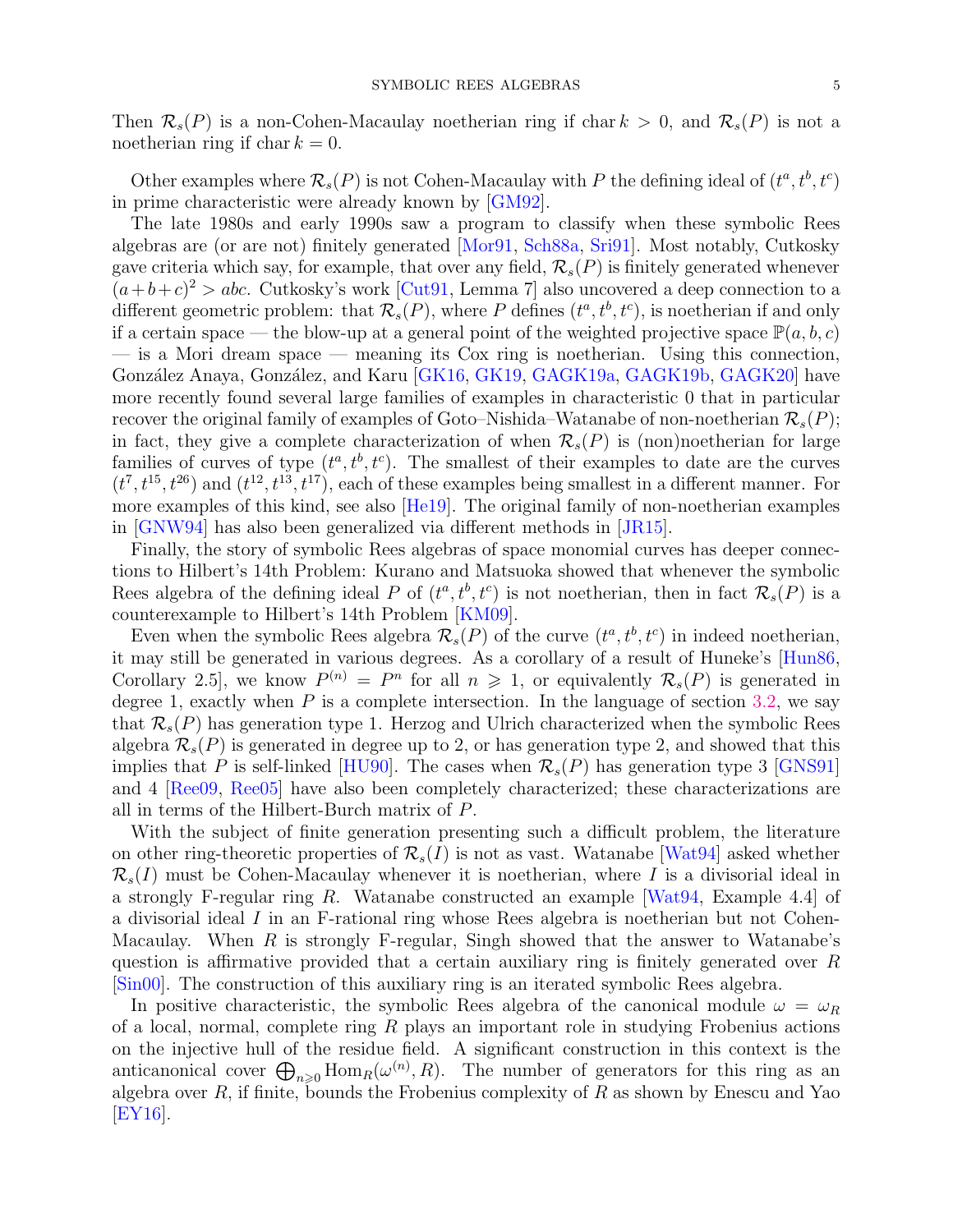The research and literature surrounding symbolic Rees algebras is abundant and growing at a steady rate. While we cannot do complete justice to this topic by presenting an exhaustive review, we expand in some directions which are closest to our interests in the following sections.

### 3. Criteria for noetherianity

<span id="page-5-0"></span>In this section we discuss criteria for finite generation, and equivalently noetherianity, of symbolic Rees algebras and structural invariants of finitely generated symbolic Rees algebras.

3.1. Noetherianity. The most comprehensive criterion, described below in [Proposition 3.1](#page-5-1)  $(4) \Leftrightarrow (1)$ , states that, under mild hypotheses, finite generation of a symbolic Rees algebra  $\mathcal{R}_s(I)$  is equivalent to the fact that there exists a Veronese subalgebra  $\bigoplus_{n\geqslant 0} I^{(kn)} t^{kn}$  isomorphic to the (ordinary) Rees algebra  $\mathcal{R}(I^{(k)}) = \bigoplus_{n\geqslant 0} (I^{(k)})^n t^n$ . An equivalent assertion is that a Veronese subalgebra of  $\mathcal{R}_s(I)$  admits a standard grading.

The various parts of the following criterion appear in different places in the literature: the equivalence of  $(1)$  and  $(3)$  is developed in [\[Ree58\]](#page-22-5) and  $(4)$  appears in work of Schenzel [\[Sch88b,](#page-22-14) Theorem 1.3]. We include a proof since this result is central to our discussion.

<span id="page-5-1"></span>**Proposition 3.1** (Standard graded subalgebra criterion). Let R be a noetherian ring and I an ideal in R. The following are equivalent:

- (1)  $\mathcal{R}_s(I)$  is a finitely generated R-algebra.
- (2)  $\mathcal{R}_s(I)$  is a noetherian ring.
- (3) There exists d such that for all  $n \geq 1$ ,

$$
I^{(n)} = \sum_{a_1+2a_2+\cdots+da_d=n} I^{a_1} (I^{(2)})^{a_2} \cdots (I^{(d)})^{a_d}.
$$

Furthermore, when these equivalent conditions hold, then (4) There exists k such that  $I^{(kn)} = (I^{(k)})^n$  for all  $n \ge 1$ . Conditions  $(1) - (4)$  are equivalent whenever R is an excellent ring.

Proof. The fact that (1) implies (2) is a consequence of Hilbert's Basis Theorem. Moreover, since  $\mathcal{R}_s(I)$  is an N-graded algebra and  $\mathcal{R}_s(I)_0 = R$  is a noetherian ring, the equivalence between (1) and (2) is a general fact about graded R-algebras; see for example [\[BH93,](#page-18-2) Proposition 1.5.4] for a proof. Statement (3) says that  $\mathcal{R}_s(I)$  is generated in degree up to d as an  $R$ -algebra, and thus is equivalent to  $(1)$ .

To show that  $(3)$  implies  $(4)$ , we follow [\[Ree58,](#page-22-5) Lemma 2], where in fact a stronger statement is proved. We will show that k can in fact be taken to be  $k = d \cdot d!$ .

First, suppose that  $n \geq k$ . For each choice of  $a_1 + 2a_2 + \cdots + da_d = n \geq d \cdot d!$ , we must have  $ia_i \geq d!$  for some i, by the pigeonhole principle. Moreover,  $q := \frac{d!}{i}$  $\frac{d!}{i}$  is an integer, so

$$
I^{a_1} (I^{(2)})^{a_2} \cdots (I^{(d)})^{a_d} = (I^{(i)})^q I^{a_1} (I^{(2)})^{a_2} \cdots (I^{(i)})^{a_i-q} \cdots (I^{(d)})^{a_d} \subseteq I^{(d!)} I^{(n-d!)}.
$$

In particular,  $I^{(n)} \subseteq I^{(d!)}I^{(n-d!)}$  for all  $n \geq d \cdot d!$ , but since  $I^{(d!)}I^{(n-d!)} \subseteq I^{(n)}$  holds because symbolic powers form a graded family, in fact we have shown that  $I^{(n)} = I^{(d)} I^{(n-d)!}$ .

Now consider any  $n \geq 1$ . Since  $nk \geq k = d \cdot d!$ , then

$$
I^{(kn)} = I^{(d!)} I^{(kn-d!)} = (I^{(d!)})^2 I^{(kn-2d!)} = \cdots = (I^{(d!)})^d I^{(kn-d \cdot d!)} \subseteq I^{(d \cdot d!)} I^{(kn-d \cdot d!)},
$$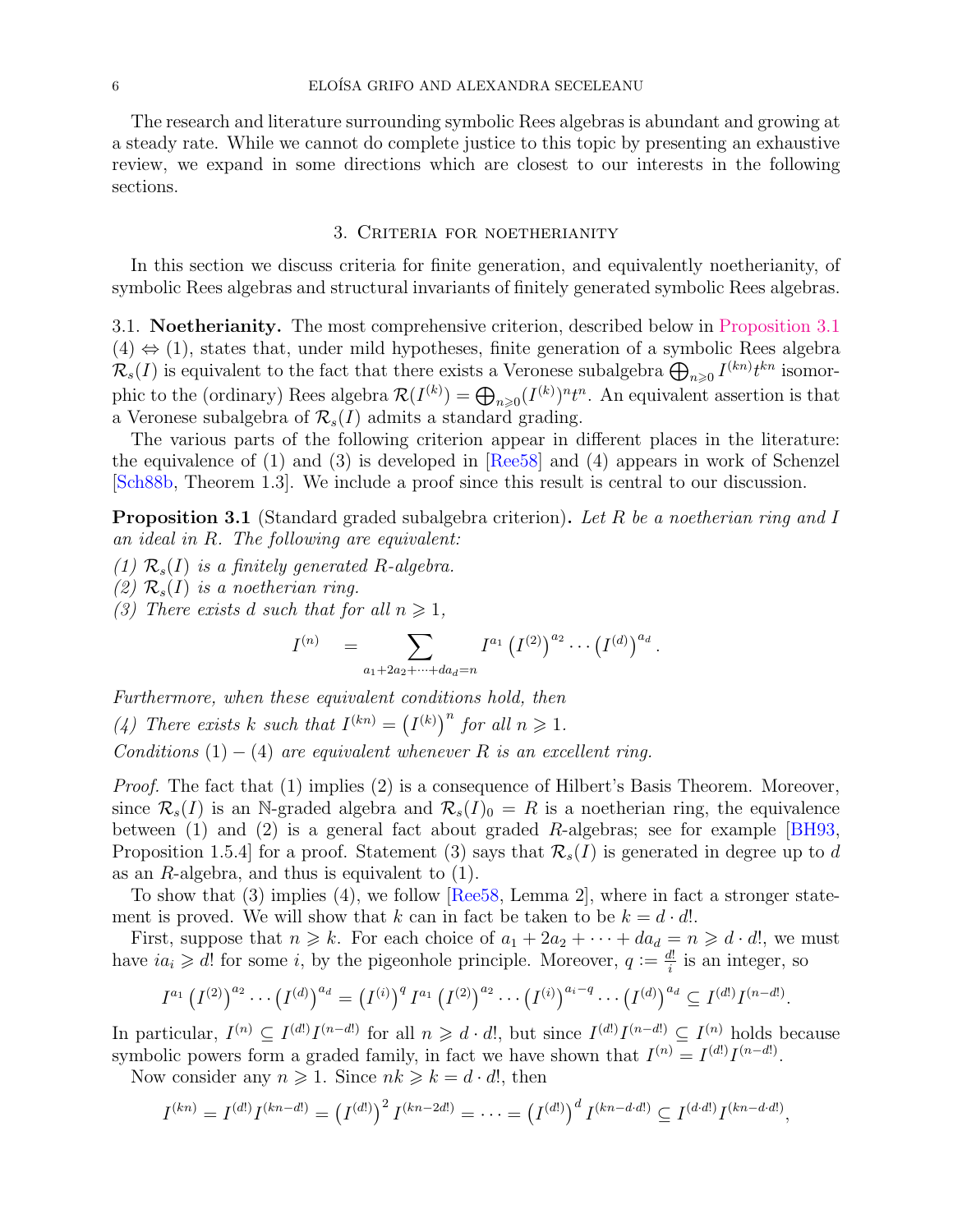so that

$$
I^{(kn)} = I^{(d \cdot d!)} I^{(kn-d \cdot d!)} = I^{(k)} I^{(k(n-1))}
$$

.

By induction, the statement follows.

On the other hand, if (4) holds, then the algebra

$$
A := \bigoplus_{n \geq 0} I^{(kn)} t^{kn} = \bigoplus_{n \geq 0} \left( I^{(k)} t^k \right)^n \subseteq \mathcal{R}_s(I) \subseteq R[t]
$$

is finitely generated. The fact that (4) implies the remaining equivalent statements will follow once we show that  $\mathcal{R}_s(I)$  is a finitely generated algebra over A. To do that, we follow the argument in [\[Sch88b,](#page-22-14) (2.2)].

Let B denote the integral closure of A inside  $R[t]$ . Recall<sup>[1](#page-6-0)</sup> that B is the subring of  $R[t]$ given as follows:

$$
B = \left\{ f \in R[t] : f^d + a_{d-1}f^{d-1} + \cdots + a_1f + a_0 = 0 \text{ for some } f_i \in A \right\}.
$$

We claim that  $\mathcal{R}_s(I) = \bigoplus I^{(n)} t^n \subseteq B$ . To show that, consider  $u \in I^{(i)} t^i$ . Then

$$
u^{k} \in (I^{(i)})^{k} t^{ik} \subseteq I^{(ki)} t^{ki} = (I^{(k)} t^{k})^{i},
$$

so that u is a root of  $T^k - u^k$ . Since  $u^k \in A$ , u is integral over A, which implies that  $u \in B$ . Since  $\mathcal{R}_s(I)$  is generated by such elements, we conclude that  $\mathcal{R}_s(I) \subseteq B$ . Moreover, B is a finitely generated module over A, by  $\left[\frac{\text{SH06}}{\text{SH06}}\right]$ , Remark 12.3.11 or Theorem 9.2.2. Therefore,  $\mathcal{R}_s(I)$  must be finitely generated over A by the Artin-Tate theorem [\[AT51\]](#page-18-3).

For [Proposition 3.1](#page-5-1) (4)  $\Rightarrow$  (3), the condition we need is that the integral closure of a finitely generated R-algebra B in a finite extension is a finitely generated algebra over  $B$ ; rings with this property are called Nagata rings (see  $[Mat80, Chapter 13]$ ). This holds whenever R is excellent or analytically unramified, and in particular every polynomial or power series ring over a field has this property.

<span id="page-6-1"></span>Remark 3.2. The proof of [Proposition 3.1](#page-5-1) shows that when the symbolic Rees algebra is noetherian and generated in degree up to d, then for  $k = d \cdot d!$ , we do have  $I^{(kn)} = (I^{(k)})^n$ for all  $n \geq 1$ . In fact, it is shown in [\[Ree58,](#page-22-5) Lemma 2] that if the symbolic Rees algebra is generated in degrees  $a_1, \ldots, a_s$ , and r is the least common multiple of  $a_1, \ldots, a_s$ , then we can take  $k = sr$ .

<span id="page-6-2"></span>Under mild assumptions, part (3) of [Proposition 3.1](#page-5-1) above might be rewritten, as follows:

**Lemma 3.3.** Let  $R$  be an excellent ring, and  $I$  an ideal in  $R$ . Suppose that  $k$  is such that  $I^{(kn)} = (I^{(k)})^n$  for all  $n \geq 1$ . Then there exists  $A \geq 1$  such that for all  $n \geq 1$ , if  $n = qk + r$ , with  $0 \leq r < k$ , then

$$
I^{(n)} = \sum_{a=0}^{A} (I^{(k)})^{q-a} I^{(ak+r)}.
$$

Proof. As before, note that the R-algebra

$$
B := \bigoplus_{n \geq 0} I^{(kn)} t^{kn} = \bigoplus_{n \geq 0} \left( I^{(k)} t^k \right)^n \subseteq R[t]
$$

is finitely generated, and that  $\mathcal{R}_s(I)$  is finitely generated over B.

<span id="page-6-0"></span><sup>&</sup>lt;sup>1</sup>The book  $[SH06]$  is a comprehensive reference on the subject of integral closure.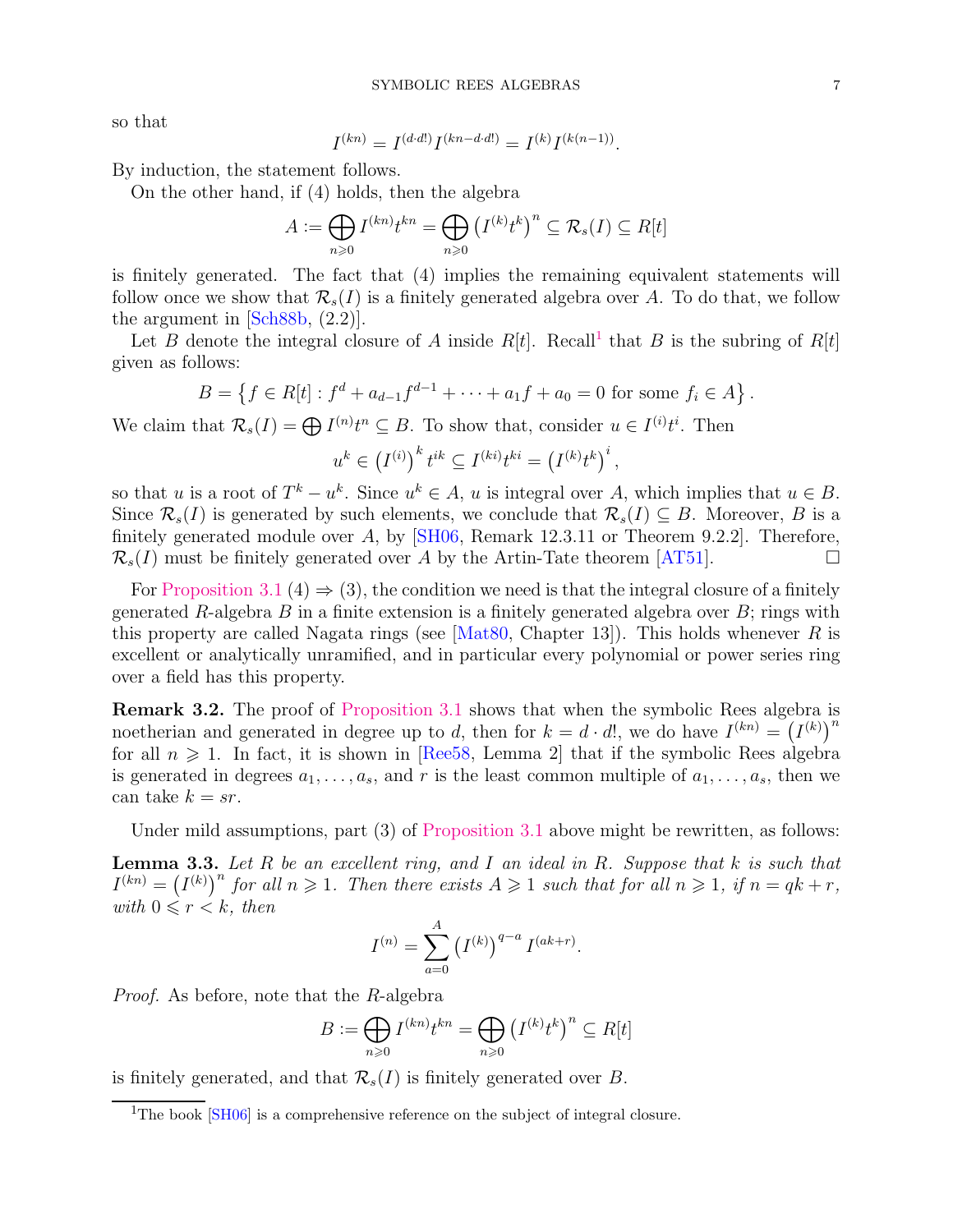Suppose that  $\mathcal{R}_s(I)$  is generated over B in degrees  $a_1, \ldots, a_d$ . Then

$$
\bigoplus_{n\geqslant 0} I^{(n)}t^n = \mathcal{R}_s(I) = I^{(a_1)}t^{a_1}B \oplus \cdots \oplus I^{(a_d)}t^{a_d}B = \bigoplus_{m\geqslant 1} I^{(a_i)}\left(I^{(k)}\right)^m t^{a_i + km}.
$$

Finally, the theorem follows once we collect the pieces in degree  $n$ .

While very useful, the criteria in [Proposition 3.1](#page-5-1) often prove challenging to apply because they require checking infinitely many equalities of ideals. The next results of Huneke [\[Hun87,](#page-21-6) Theorems 3.1 and 3.25 present ideal-theoretical criteria for the symbolic Rees ring  $\mathcal{R}_s(P)$  of a height two prime  $P$  of a 3-dimensional regular ring  $R$  to be noetherian, which are relatively simple to apply. These criteria suffice to establish that every affine space curve of degree three as well as every monomial space curve of degree four have noetherian symbolic Rees algebras.

**Proposition 3.4** (Multiplicity criterion). Let R be a regular local ring with  $\dim(R) = 3$  and infinite residue field and let  $P$  be a height two prime ideal of  $R$ . The following are equivalent:

- (1)  $\mathcal{R}_s(P)$  is a finitely generated R-algebra.
- (2) There exist  $k, l \geq 1$ ,  $f \in P^{(k)}$ ,  $g \in P^{(l)}$  and  $x \notin P$  such that

$$
\lambda(R/(f,g,x)) = k l \lambda (R/(P+(x)) .
$$

(3) There exist  $f.g \in P$  such that  $\sqrt{(f,g)} = P$  and the leading forms  $f^*, g^*$  of f, g in the associated graded ring of  $PR<sub>P</sub>$  form a regular sequence.

It is possible to extend this criterion to reduced ideals of height two that are not necessarily prime. For example, by [\[HH13,](#page-20-10) Proposition 3.5], if an ideal I defines a set of s points in  $\mathbb{P}^2$  and if there exist  $m \in \mathbb{N}$  and  $f, g \in I^{(m)}$  such that  $f, g$  form a regular sequence and  $deg(f) deg(g) = m^2 s$ , then  $\mathcal{R}_s(I)$  is a noetherian ring. This criterion can be applied to show that any set of  $s \leq 8$  points in  $\mathbb{P}^2$  gives rise to a noetherian symbolic Rees algebra. However, the converse implication is no longer valid, as shown in [\[NS16\]](#page-22-16).

It turns out that the analytic spread  $\ell(I)$  of I, which is defined to be the Krull dimension of the special fiber ring of I,  $\mathcal{R}(I)/m\mathcal{R}(I)$ , plays an important role in the study of symbolic Rees algebras. Its contribution is due to work of McAdam on asymptotic primes of I. For the rest of this section, we assume  $R$  is an excellent domain, although a weaker condition, locally quasi-unmixed, would suffice. Brodmann shows in [\[Bro79\]](#page-18-4) that the following set, known as the set of *asymptotic primes* of  $I$ , is finite:

$$
A^*(I) := \bigcup_{n \geq 0} \text{Ass}(I^n).
$$

McAdam [\[McA80,](#page-21-13) Theorem 3] (see also [\[McA83,](#page-21-14) Proposition 4.1]) shows that  $P \in A^*(I)$  if and only if  $\ell (IR_P) = \dim(R_P)$ . Setting

$$
J = \bigcap_{P \in A^*(I) \setminus \text{Min}(I)} P
$$

yields another description of the symbolic powers of I as saturations:  $I^{(n)} = I^n : J^{\infty}$ . We are now ready to state another criterion for finite generation of the symbolic Rees algebra. This appears for primary ideals in work of Katz and Ratliff [\[KR86,](#page-21-15) Theorem A], and in the form presented here in [\[CHS10,](#page-18-5) Theorem 2.6].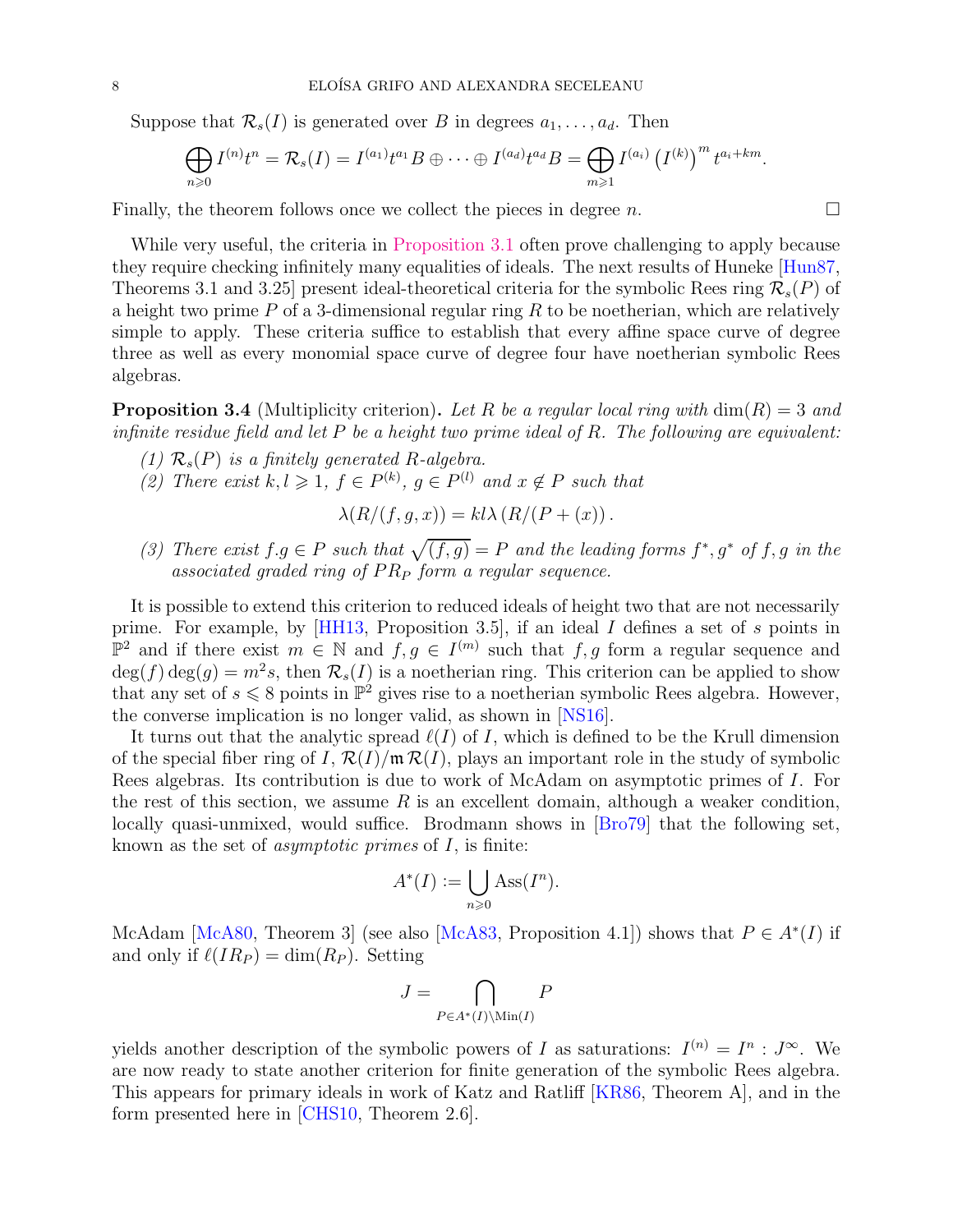**Proposition 3.5** (Analytic spread criterion). Let  $(R, \mathfrak{m})$  be an excellent domain. Then  $\mathcal{R}_s(I)$  is a finitely generated R-algebra if and only if for all  $P \in V(J)$  we have that

$$
\ell((I:J^{\infty})R_P) < \dim(R_P).
$$

In a similar vein, Goto, Herrmann, Nishida, and Villamayor give a sufficient criterion for the symbolic Rees algebra to be Noetherian in terms of an equimultiplicity condition of some symbolic power. Their result in [\[GHNV90,](#page-20-11) Theorem 3.3] states that if  $\ell(I^{(n)}) = \text{ht}(I^{(n)})$  for some natural number n and ideal I in an unmixed local ring, then  $\mathcal{R}_s(I)$  is noetherian.

A large class of ideals with finitely generated symbolic Rees algebra is the class of monomial ideals. While none of the above criteria apply to show this, finite generation of the respective symbolic Rees algebras follows from Gordan's lemma, which says that the set of all lattice points in a rational cone is a finitely generated affine semigroup. This approach is taken by Herzog, Hibi, and Trung in [\[HHT07,](#page-20-12) Proposition 1.4]. For squarefree monomial ideals, finite generation of the symbolic Rees algebra was previously shown in work of Lyubeznik; see [\[Lyu88,](#page-21-16) Proposition 1].

<span id="page-8-0"></span>3.2. Generation type and standard Veronese degree. In this section, we explore the maximum degree of elements required to generate the symbolic Rees ring as an R-algebra and the minimum degree of a standard graded Veronese subalgebra.

Following Bahiano [\[Bah04\]](#page-18-6), we define

**Definition 3.6.** The generation type of a symbolic Rees algebra  $\mathcal{R}_s(I)$  is the value

$$
gt(R_s(I)) := \inf\{d \mid \mathcal{R}_s(I) = R[It, I^{(2)}t^2, \dots, I^{(d)}t^d]\}.
$$

Note that  $gt(R_s(I)) \in \mathbb{N} \cup \{\infty\}$  and  $gt(R_s(I)) \in \mathbb{N}$  if and only if  $\mathcal{R}_s(I)$  is a noetherian ring. A challenging problem is to determine or bound this invariant for interesting classes of ideals.

## **Problem 3.7.** Find effective bounds on  $gt(R_s(I))$ , when finite, in terms of invariants of I.

This problem has been studied predominantly in combinatorial contexts, when  $I$  is a monomial ideal [\[Bah04,](#page-18-6) [MBRMV11,](#page-21-17) [HHT07\]](#page-20-12); it has also been studied for the ideal defining a space monomial curve [\[GNS91,](#page-20-9) [Ree09,](#page-22-10) [Ree05\]](#page-22-11), and in some cases of more general monomial curves, for example in  $[DM20]$ . For a monomial ideal I, finding a minimal set of algebra generators for  $\mathcal{R}_s(I)$  translates into finding a Hilbert basis for an appropriate convex poly-hedron [\[MBRMV11,](#page-21-17) Corollary 3.2]. This is a computationally intensive problem, which can nevertheless be approached with the aid of specialized software  $[BIR^+, \text{tt}]$ .

When I is a monomial ideal and  $I^{(n)} = \overline{I^n}$  for each  $n \in \mathbb{N}$ , i.e. when all the symbolic powers are the integral closures of the corresponding ordinary powers, then [\[EVY06,](#page-19-13) Corollary 3.11] yields  $gt(R_s(I)) \leq \dim(R) - 1$ . When I is the edge ideal of a simple graph, [\[Bah04\]](#page-18-6) yields  $gt(R_s(I)) \leq (\dim(R) - 1)(\dim(R) - ht(I)).$  However, for arbitrary monomial ideals the best known bound seems to be given by [\[HHT07,](#page-20-12) Theorem 5.6]:

$$
\text{gt}(\mathcal{R}_s(I)) \leqslant \frac{(\dim(R) + 1)^{(\dim(R) + 3)/2}}{2^{\dim(R)}}.
$$

[Proposition 3.1](#page-5-1) reveals the importance of standard graded Veronese subalgebras of the symbolic Rees algebra. We introduce a new invariant that captures the least degree where they occur.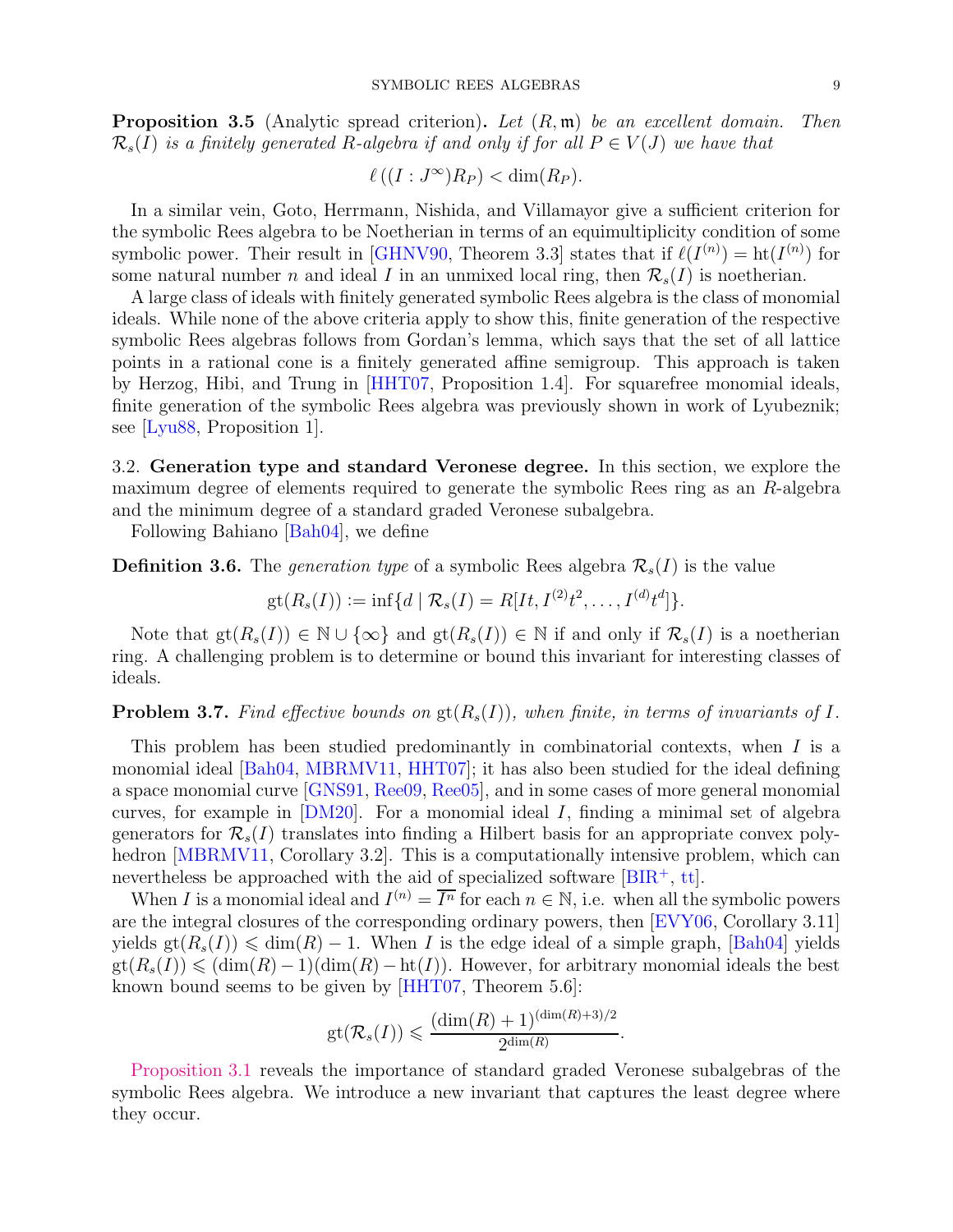**Definition 3.8.** The *standard Veronese degree* of an ideal I is the value

$$
svd(I) := \inf \{ k \mid (I^{(k)})^n = I^{(kn)} \text{ for all } n \in \mathbb{N} \}.
$$

As before,  $\text{svd}(I) < \infty$  is equivalent to  $\mathcal{R}_s(I)$  being a noetherian ring by [Proposition 3.1,](#page-5-1) and the proof of this proposition yields the upper bound  $\mathrm{svd}(I) \leq \mathrm{gt}(\mathcal{R}_s(I)) \cdot \mathrm{gt}(\mathcal{R}_s(I))$ ! [Remark 3.2](#page-6-1) yields a sharper upper bound. For particular families of ideals, specific upper bounds can be found in the literature, for example for some space monomial curve families [\[Mor91\]](#page-21-7) and for ideals defining Fermat-type point configurations [\[NS16\]](#page-22-16) (cf. [Example 4.6\)](#page-11-0).

<span id="page-9-1"></span>We explore these invariants for a specific family of monomial ideals below, with an eye towards evaluating the optimality of these bound.

**Example 3.9.** Let n and  $h \leq n - 1$  be positive integers and let  $I_{n,h}$  denote the following monomial ideal in the polynomial ring  $R_n = k[x_1, \ldots, x_n]$  with coefficients in a field k

$$
I_{n,h}:=\bigcap_{1\leq i_1
$$

This family of ideals is known as *monomial star configurations*. Then the following hold:

<span id="page-9-0"></span>(3.1) 
$$
\mathcal{R}_s(I) = R_n[x_{i_1}x_{i_2}\cdots x_{i_{n-h+m}}t^m, 1 \leq m \leq h, i_1 < i_2 < \cdots < i_{n-c+m} \leq n],
$$
  
 
$$
gt(\mathcal{R}_s(I_{n,h})) = h, \text{ and } svd(I_{n,h}) \text{ is divisible by } lcm(1, 2, \ldots, h).
$$

*Proof.* The description of the symbolic Rees algebra in  $(3.1)$  is established using different notation in [\[HHT07,](#page-20-12) Proposition 4.6].

It follows that the generation type of this algebra is  $h$ , provided that the unique algebra generator of degree h,  $\prod_{i=1}^{n} x_i \in I^{(h)}$ , listed in [\(3.1\)](#page-9-0) cannot be decomposed as a product of squarefree monomials  $m_1, m_2, \ldots, m_s$  with  $s > 1, m_i = x_{i,1}x_{i,2} \cdots x_{i,n-h+a_i} \in I^{(a_i)}$ . This would yield  $a_1 + \cdots + a_s = h$  and because the degrees of these monomials are  $deg(m_i)$  $n - h + a_i$  we obtain the following impossible inequality

$$
\deg(m_1) + \dots + \deg(m_s) \geq a_1 + \dots + a_s + s(n - h) = h + s(n - h) > n = \deg \prod_{i=1}^n x_i.
$$

Continuing to a discussion of the standard Veronese degree, let us first observe that the lowest degree of a nonzero element of  $I_{n,h}^{(m)}$  is  $\alpha(I_{n,h}^{(m)}) = m + (n-h)\left[\frac{m}{h}\right]$  $\frac{m}{h}$ . A simple calculation now verifies that when  $\frac{m}{h}$  is not an integer, then  $\alpha(I_{n,h}^{(mk)}) < k\alpha(I_{n,h}^{(m)}) = \alpha((I_{n,h}^{(m)})^k)$  whenever  $k > h$ . This restricts the possible values for  $r := \text{svd}(I_{n,h})$  to multiples of the height h. However, further restrictions on  $r$  are imposed by consideration of the manner in which our family of ideals contracts with respect to the inclusions  $R_{n-i} \subset R_n$ . Specifically, for all  $h, n, m$  there are identities

$$
I_{n,h}^{(m)} \cap R_{n-i} = \bigcap_{1 \le i_1 < i_2 < \dots < i_h \le n} (x_{i_1}, x_{i_2}, \dots, x_{i_h})^m \cap R_{n-i}
$$
  

$$
= \bigcap_{j=h-i}^h \bigcap_{1 \le i_1 < i_2 < \dots < i_j \le n-i} (x_{i_1}, x_{i_2}, \dots, x_{i_j})^m
$$
  

$$
= I_{n-i,h-i}^{(m)} \cap I_{n-i,h-i+1}^{(m)} \cap \dots \cap I_{n-i,h}^{(m)}
$$
  

$$
= I_{n-i,h-i}^{(m)},
$$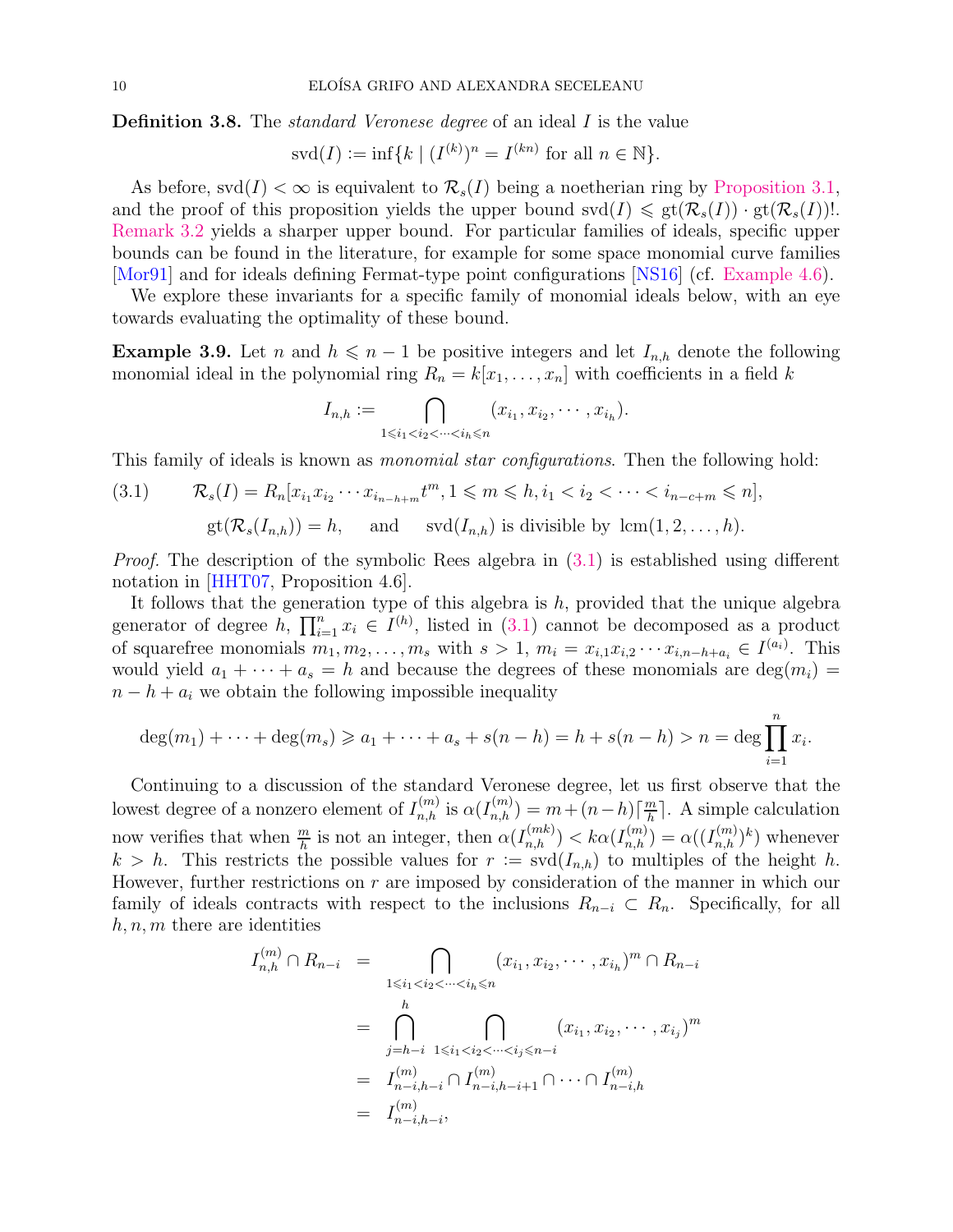where we make the convention that  $I_{n,u} = R_n$  whenever  $u < 0$ . Similarly one deduces

$$
I_{n,h}^m \cap R_{n-i} = (I_{n,h} \cap R_{n-i})^m = I_{n-i,h-i}^m.
$$

If  $I^{(rm)} = (I^{(r)})^m$  for all  $m \in \mathbb{N}$  then for  $0 \leq i \leq h-1$  we deduce the identities

$$
I_{n,h}^{(rm)} \cap R_{n-i} = (I_{n,h}^{(r)})^m \cap R_{n-i}, \text{ i.e.,}
$$
  

$$
I_{n-i,h-i}^{(rm)} = (I_{n-i,h-i}^{(r)})^m.
$$

By the previous reasoning, we see that r must be divisible by all integers  $1 \le h-i \le h$ , thus  $\lfloor \text{cm}(1, 2, \ldots, h) \rfloor$  divides r  $lcm(1, 2, \ldots, h)$  divides r.

We conjecture that for the family of ideals in Proposition [3.9](#page-9-1) there is in fact an equality  $\mathrm{svd}(I_{n,h}) = \mathrm{lcm}(1,2,\ldots,h)$ . This prompts the following question:

Question 3.10. Can the bound in [Remark 3.2](#page-6-1) be improved for all monomial ideals I to  $\mathrm{svd}(I) \leqslant$  the lcm of the degrees of any set of algebra generators for  $\mathcal{R}_s(I)$ ?

At this time we are unaware of any ideals that satisfy  $\mathrm{svd}(I) < \mathrm{gt}(I)$ . Hence we ask:

<span id="page-10-0"></span>Question 3.11. Does the inequality  $\text{gt}(I) \leq \text{svd}(I)$  hold for every ideal I?

4. Applications to containment problems and asymptotic invariants

4.1. The Containment Problem. Containments of the form  $I^n \subseteq I^{(n)}$  are a direct conse-quence of [Definition 1.1,](#page-0-1) which further implies that  $I^b \subseteq I^{(a)}$  if and only if  $b \geq a$ . Containments of the converse type  $I^{(a)} \subseteq I^b$  are a lot more interesting. Together these form the basis for comparison of the ordinary and symbolic ideal topologies, which has been pioneered by Schenzel [\[Sch86\]](#page-22-18) and later Swanson [\[Swa00\]](#page-22-19). This line of inquiry is nowadays known as the containment problem:

<span id="page-10-2"></span>**Question 4.1** (Containment problem). Let R be a ring and let I be an ideal of R without embedded primes. For which pairs a, b does the containment  $I^{(a)} \subseteq I^b$  hold?

If for each value of  $b$  there is a pair  $a, b$  answering the above question, then the families  ${I^{(n)}}_n$  and  ${I^n}_n$  are cofinal, and induce equivalent topologies. In [\[Swa00\]](#page-22-19), Swanson shows that the equivalence of ordinary and symbolic ideal topologies is linear, that is, if  $\{I^{(n)}_k\}$  and  ${I^n}_n$  are cofinal then there is a constant c, possibly depending on I, such that  $I^{(cn)} \subseteq I^n$ for all  $n \geq 1$ . When the ambient ring is regular, this constant can be expressed explicitly, in terms of the big height of I, the largest height of on associated prime of I. In fact, in this case the constant c can even be taken uniformly, depending only on  $R$ , as shown by the following important results [\[ELS01,](#page-19-14) [HH02,](#page-20-13) [MS18a\]](#page-21-18).

<span id="page-10-1"></span>Theorem 4.2 (Ein–Lazarsfeld–Smith, Hochster–Huneke, Ma–Schwede). Let R be a regular ring and I an ideal in R. If h is the big height of I, then  $I^{(hn)} \subseteq I^n$  for all  $n \geq 1$ . In particular, if  $d = \dim(R)$ , then  $I^{((d-1)n)} \subseteq I^n$  for  $n \geq 1$ .

If we remove the regular assumption, and ask that  $R$  be a complete normal local domain, it is still an open problem in general to determine whether there exists a uniform constant c, depending only on R, such that  $P^{(cn)} \subseteq P^n$  for all  $n \geq 1$  and all primes P. When P is a prime ideal in a complete normal local domain, the P-symbolic and P-adic topologies are equivalent  $\lvert Sch85\rvert$ . More generally, if R is an excellent Noetherian domain, the P-symbolic and  $P$ -adic topologies are equivalent for every prime  $P$  if and only if going down holds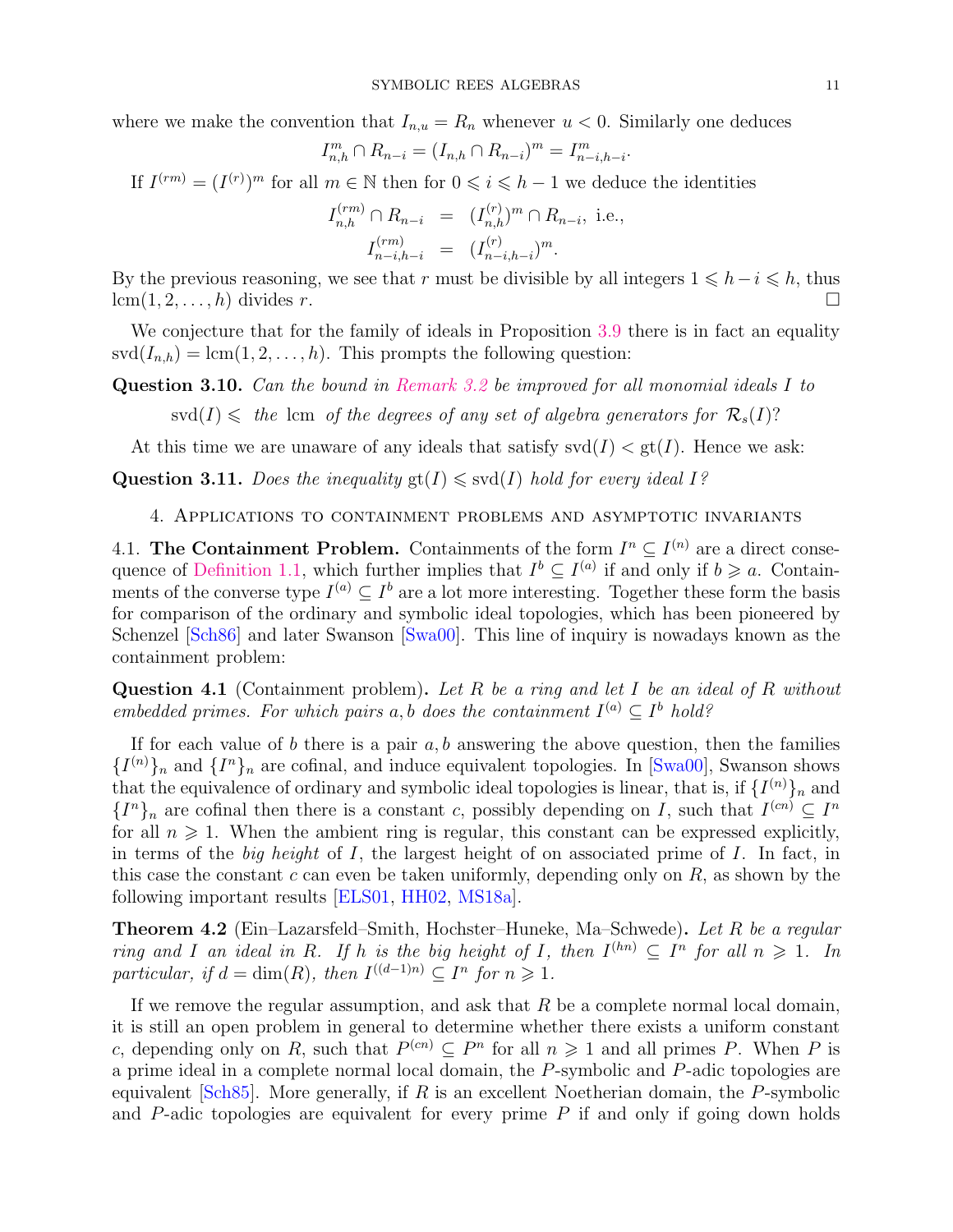between R and its integral closure  $[HKV21]$ . Some of the recent progress on this problem in [\[HKV09,](#page-20-15) [HKV15,](#page-20-16) [HK19,](#page-20-17) [Wal16b,](#page-22-21) [Wal16a,](#page-22-22) [Wal17\]](#page-22-23) is also described in some detail in  $[DDSG<sup>+</sup>17]$  $[DDSG<sup>+</sup>17]$ .

More surprisingly, the containment problem is not settled even in the regular case. In fact, the containments provided by [Theorem 4.2](#page-10-1) are not necessarily best possible. In fact, examining the proof of the above theorem in [\[HH02\]](#page-20-13) one sees that in the case of positive characteristic, char $(R) = p$ , it relies on containments of the form  $I^{(hq)} \subseteq I^{[q]}$ , where  $q = p^e$  for  $e \in \mathbb{N}$  and  $I^{[q]}$  denotes the qth Frobenius power of I. The stronger containment  $I^{(hq-q+1)} \subseteq$  $I<sup>[q]</sup>$  follows in this context using localization and the pigeonhole principle as explained in [\[HH02,](#page-20-13) p.351]. This yields the following improved containments:

**Proposition 4.3.** Let R be a regular ring, I an ideal of R, and h the big height of I. If  $char(R) = p > 0$ , the containments  $I^{(hq-h+1)} \subseteq I^q$  hold for  $q = p^e$  and for each integer  $e \geq 1$ .

This leads to the question of whether similar improvements can be carried over to arbitrary characteristic and arbitrary exponents. Harbourne proposed this as a conjecture in [\[BDRH](#page-18-8)<sup>+</sup>09, [HH13\]](#page-20-10) for homogeneous ideals, which we write here for radical ideals.

<span id="page-11-1"></span>Conjecture 4.4 (Harbourne). Let I be a radical homogeneous ideal in a polynomial ring, and let h be the big height of I. Then the containments  $I^{(hn-h+1)} \subseteq I^n$  hold for all  $n \geq 1$ .

Remark 4.5. To compare [Conjecture 4.4](#page-11-1) to [Theorem 4.2,](#page-10-1) it is instructive to note that [Theorem 4.2](#page-10-1) implies that  $I^{(n)} \subseteq I^{\lfloor \frac{n}{h} \rfloor}$  for  $n \geq 1$ , while Harbourne's [Conjecture 4.4](#page-11-1) asks if  $I^{(n)} \subseteq I^{\lceil \frac{n}{h} \rceil}$  for all  $n \geqslant 1$ .

There are various cases where [Conjecture 4.4](#page-11-1) is known to hold: if  $I$  is a monomial ideal  $[BDRH^+09,$  $[BDRH^+09,$  Example 8.4.5 or more generally if I defines an F-pure ring  $[GH19]$ , if I corresponds to a general set of points in  $\mathbb{P}^2$  [\[BH10a\]](#page-18-9) or  $\mathbb{P}^3$  [\[Dum15\]](#page-19-16), and if I defines a matroid configuration [\[GHMN17\]](#page-20-18), that is, a union of codimension  $c$  intersections of hypersurfaces such that any subset of at most  $c + 1$  of the equations of these hypersurfaces forms a regular sequence. Moreover, versions of [Conjecture 4.4](#page-11-1) hold in some singular settings as well [\[GMS19\]](#page-20-19). Despite that, asking that [Conjecture 4.4](#page-11-1) holds for any radical ideal in a regular ring turns out to be too general.

<span id="page-11-0"></span>Example 4.6 (Dumnicki–Szemberg–Tutaj-Gasińska [\[DSTG13\]](#page-19-17), Harbourne–Seceleanu [\[HS15\]](#page-20-20)). Let  $n \geq 3$  be an integer and let k be a field of with char(k)  $\neq 2$  that contains n distinct roots of unity. Let  $R = k[x, y, z]$ , and consider the ideal

$$
I = (x(y^{n} - z^{n}), y(z^{n} - x^{n}), z(x^{n} - y^{n}))
$$

defining  $n^2 + 3$  points in  $\mathbb{P}_k^2$ , namely the 3 coordinates points together with the  $n^2$  points defined by the complete intersection  $(x^n - y^n, y^n - z^n)$ . For this ideal  $h = 2$  but  $I^{(3)} \nsubseteq I^2$ , thus [Conjecture 4.4](#page-11-1) is not satisfied for  $n = 2$ .

[Example 4.6](#page-11-0) is particularly interesting because it shows that [Conjecture 4.4](#page-11-1) can fail even for ideals with noetherian symbolic Rees algebra. Indeed, in [\[NS16\]](#page-22-16) it is shown that the symbolic Rees algebras of the ideals in [Example 4.6](#page-11-0) are finitely generated. On the other hand, the family of space monomial curves in [Example 2.4,](#page-3-0) which have (big) height 2, satisfy  $I^{(4)} \subseteq I^3$  by [\[Gri20,](#page-20-21) Example 4.7]. This is a stronger containment than the one proposed by [Conjecture 4.4,](#page-11-1) and yet these ideals have non-noetherian symbolic Rees algebras.

In [\[HS15\]](#page-20-20), Harbourne and Seceleanu show that the containment  $I^{(hn-h+1)} \subseteq I^n$  can fail for arbitrarily high values of n that grow with the dimension of  $R$ , if  $R$  is a polynomial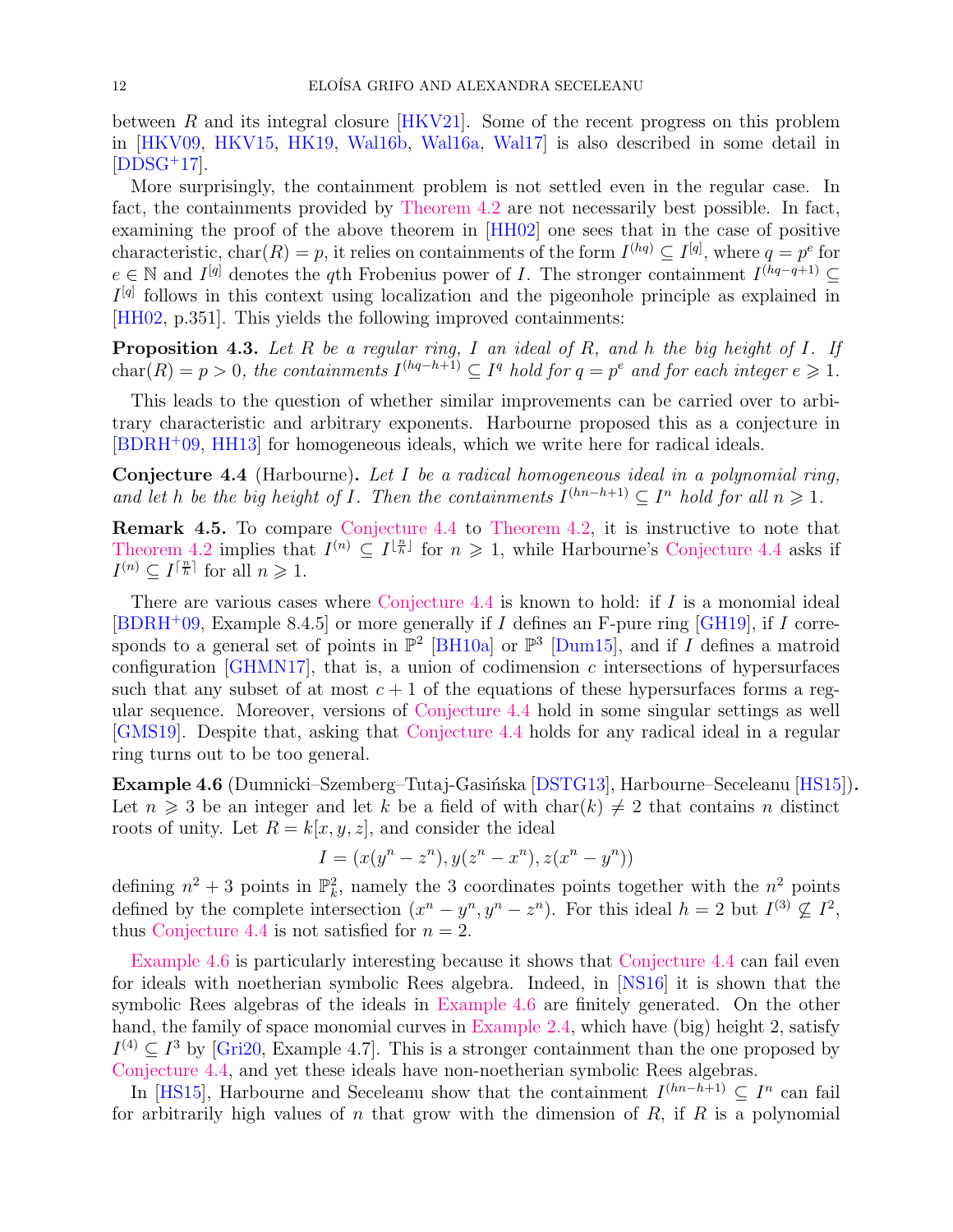ring of characteristic  $p > 0$ . However, in characteristic 0 all the known counterexamples to [Conjecture 4.4](#page-11-1) found to date [\[DSTG13,](#page-19-17) [CGM](#page-18-10)<sup>+</sup>16, [BDRH](#page-18-11)<sup>+</sup>18, [MS18b,](#page-21-19) [JLBM18,](#page-21-20) [DS20\]](#page-19-18) are for the value  $n = 2$ . There are moreover no prime counterexamples to Harbourne's [Conjecture 4.4.](#page-11-1) We emphasize this by asking:

**Question 4.7** (Harbourne conjecture for primes). If  $P$  is a prime ideal in a regular ring and  $\text{ht}(P) = h$ , then do the containments  $P^{(hn-h+1)} \subseteq P^n$  hold for all  $n \geq 1$ ?

For example, in characteristic other than 3, it is know that all space monomial curves  $(t^a, t^b, t^c)$  satisfy this containment for  $n = 2$  [\[Gri20,](#page-20-21) Theorem 4.1], and also for  $n \gg 0$ [\[GHM20a,](#page-20-22) Corollary 4.3]. There are also no known counterexamples to the following asymptotic version of Harbourne's conjecture formulated in [\[Gri20\]](#page-20-21).

<span id="page-12-1"></span>Conjecture 4.8 (Stable Harbourne conjecture). Let R be a regular ring and I a radical ideal of R with big height h. Then there exists  $N > 0$  such that the containment  $I^{(hn-h+1)} \subseteq I^n$ holds for all  $n \geq N$ .

This stable version of Harbourne's Conjecture does hold for various classes of ideals in equicharacteristic rings, including examples with non-noetherian symbolic Rees algebra. In Subsection [4.3,](#page-14-0) we will discuss ideals with expected resurgence, and all of these satisfy the Stable Harbourne Conjecture.

4.2. Noetherian symbolic Rees algebras and the containment problem. We now consider the implications of having a noetherian symbolic Rees algebra on the Containment Problem [4.1.](#page-10-2) The first easy implication is that I satisfies a version of Harbourne's Conjecture with the big height replaced by the generation type.

**Lemma 4.9.** Let R be a noetherian ring and I an ideal in R with  $gt(I) = d$ . Then for all  $n \geqslant 1$ ,

$$
I^{(dn-d+1)} \subseteq I^n.
$$

In particular, I satisfies Harbourne's Conjecture whenever  $gt(1) \leqslant \text{bight}(I)$ .

*Proof.* Fix  $n \geq 1$ . By Lemma [3.1,](#page-5-1) it is enough to show that for all choices of  $a_1, \ldots, a_n \geq 0$ such that  $a_1 + 2a_2 + 3a_3 + \cdots + da_d = dn - d + 1$ ,

$$
I^{a_1} (I^{(2)})^{a_2} \cdots (I^{(d)})^{a_d} \subseteq I^{dn-d+1}.
$$

To see this holds, note that  $(I^{(i)})^{a_i} \subseteq I^{a_i}$  for each *i*, so that

$$
I^{a_1} (I^{(2)})^{a_2} \cdots (I^{(d)})^{a_d} \subseteq I^{a_1 + a_2 + \cdots + a_d}.
$$

For each such choice of  $a_1, \ldots, a_d$ ,

$$
d(a_1 + \dots + a_d) \geq a_1 + 2a_2 + \dots + da_d = dn - d + 1,
$$

so that

$$
a_1 + \dots + a_d \geqslant \frac{d(n-1)+1}{d}.
$$

Since  $a_1 + \cdots + a_d$  is an integer, we conclude that

$$
a_1 + \dots + a_d \geqslant (n-1) + 1 = n. \quad \Box
$$

<span id="page-12-0"></span>Moreover, if  $\mathcal{R}_s(I)$  is noetherian, it suffices to check the containments for  $n \leq \text{gt}(I)$  in [Conjecture 4.4](#page-11-1) to conclude Harbourne's Conjecture holds for I: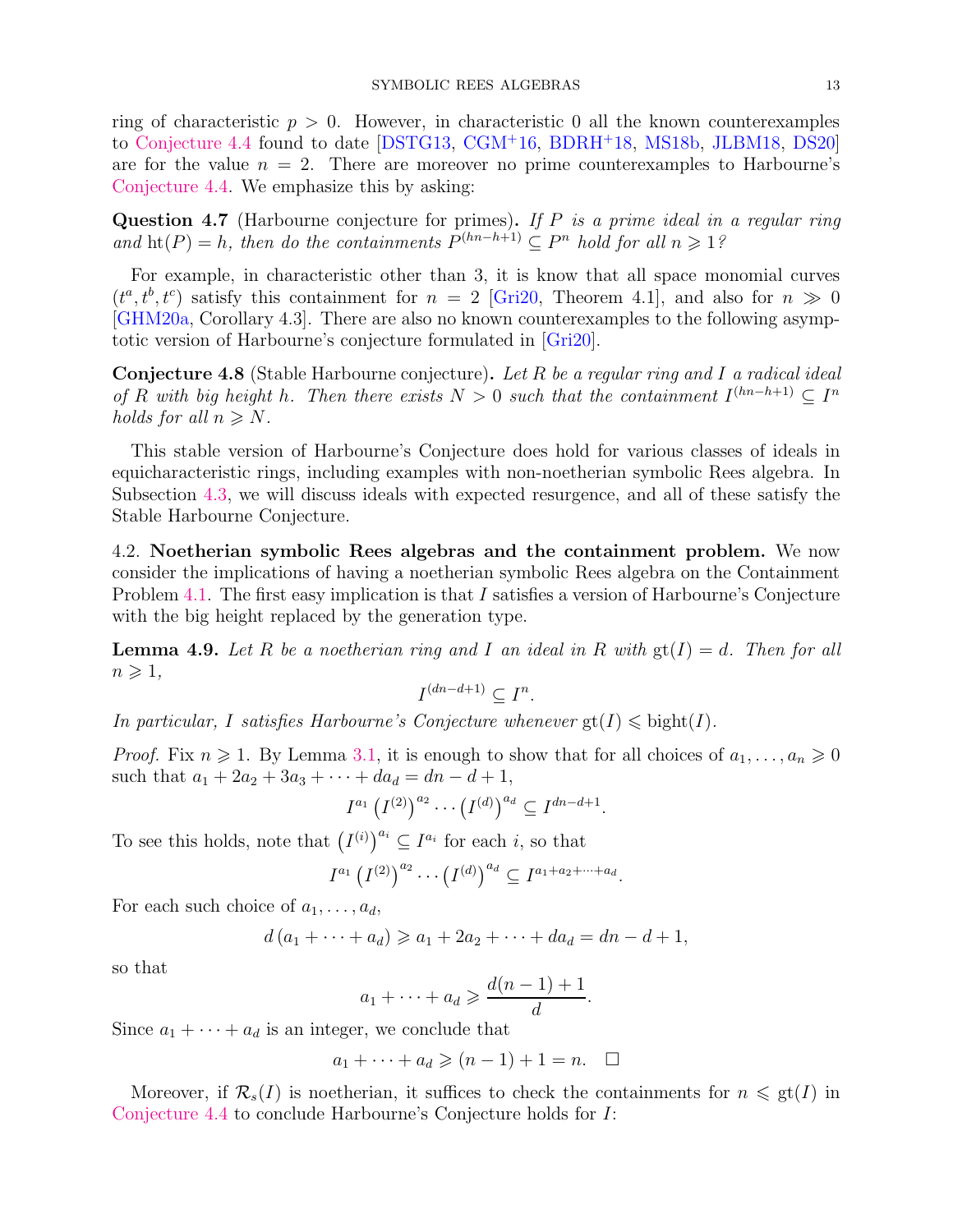**Lemma 4.10.** Let R be a noetherian ring and I an ideal in R such that  $gt(I) = d$ . If h is an integer such that

$$
I^{(i)} \subseteq I^{\left\lceil \frac{i}{h} \right\rceil}
$$

for all  $i \leq d$ , then for all  $n \geq 1$ ,

$$
I^{(hn-h+1)} \subseteq I^n.
$$

*Proof.* Given  $n \geq 1$ ,

$$
I^{(hn-h+1)} = \sum_{a_1+2a_2+\cdots+da_d=hn-h+1} I^{a_1} (I^{(2)})^{a_2} \cdots (I^{(d)})^{a_d}.
$$

It is enough to show that for all  $a_1, \ldots, a_d \geq 0$  such that  $a_1 + 2a_2 + \cdots + da_d = hn - h + 1$ , the ideal

$$
J := I^{a_1} (I^{(2)})^{a_2} \cdots (I^{(d)})^{a_d}
$$

is contained in  $I^n$ . By assumption,  $I^{(i)} \subseteq I^{[\frac{i}{h}]}$  for each i. Therefore,  $J \subseteq I^N$ , where

$$
N \geqslant \sum_{i=1}^d a_i \left\lceil \frac{i}{h} \right\rceil \geqslant \sum_{i=1}^d \frac{ia_i}{h} = \frac{hn - h + 1}{h}.
$$

Since  $N$  is an integer, we must have

$$
N \geqslant \left\lceil \frac{hn - h + 1}{h} \right\rceil = n. \quad \Box
$$

For example, as a consequence of [Lemma 4.10](#page-12-0) and [\[Gri20,](#page-20-21) Theorem 4.4], Harbourne's Conjecture holds for space monomial curves of generation type up to 6.

In a similar vein, one may ask if the Stable Harbourne Conjecture holds when  $\mathcal{R}_s(I)$  is noetherian. Here is some evidence in that direction (cf. [\[Gri18,](#page-20-23) Theorem 5.28]).

**Theorem 4.11.** Let I be a radical ideal of big height h in a regular ring R containing a field. If svd(I) divides h, then  $I^{(hn-h+1)} \subseteq I^n$  for all  $n \gg 0$ .

*Proof.* First, notice there is nothing to show in the case when  $h = 1$ , so we assume  $h \ge 2$ . By Lemma [3.3,](#page-6-2) there exists an integer  $A \geq 1$  such that for all  $n \geq 1$ ,

$$
I^{(hn-h+1)} = \sum_{a=0}^{A} (I^{(h)})^{n-1-a} I^{(ha+1)}.
$$

In prime characteristic p, consider e such that  $q := p^e \geq A + 1$ . Whenever  $n \geq q$ , we have  $hn - h + 1 \geqslant hq - h + 1 \geqslant hA + 1$ , and thus

$$
I^{(hn-h+1)} = \sum_{a=0}^{A} (I^{(h)})^{n-1-a} I^{(ha+1)} = \sum_{a=0}^{A} (I^{(h)})^{n-q} (I^{(h)})^{q-1-a} I^{(ha+1)} \subseteq I^{(h(n-q))} I^{(ha+h+1)}.
$$

Now as we have mentioned above,  $I^{(hq-h+1)} \subseteq I^q$  and  $I^{(h(n-q))} \subseteq I^{n-q}$  by [\[HH02\]](#page-20-13); the latter is true more generally, but the first statement requires specifically that we are in characteristic p and  $q = p^e$ . Combining these two containments with the line above, we conclude that

$$
I^{(hn-h+1)} \subseteq I^{(hq-h+1)}I^{(h(n-q))} \subseteq I^qI^{n-q} = I^n.
$$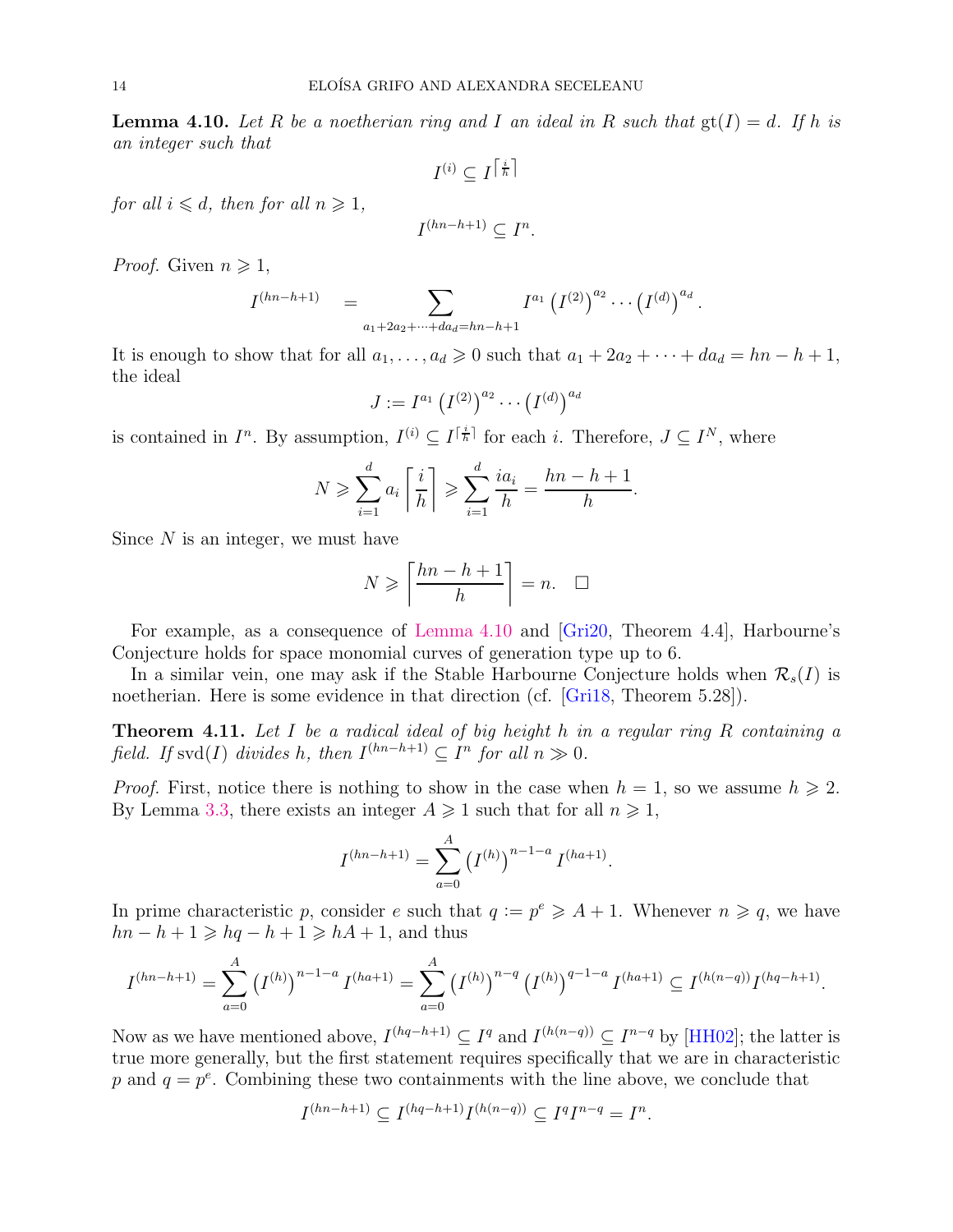To prove the statement in equicharacteristic 0, we need [Hüb05, Theorem 1.2], which says that there exists  $N > 0$  such that  $(I^{(2)})^n \subseteq I^{n+1}$  for all  $n \geq N$ . Fix such N, and let  $n \geq N + A + 1$ . Then

$$
I^{(hn-h+1)} = \sum_{a=0}^{A} (I^{(h)})^{n-1-a} I^{(ha+1)} = \sum_{a=0}^{A} (I^{(h)})^N (I^{(h)})^{n-1-N-a} I^{(ha+1)}.
$$

By [\[ELS01,](#page-19-14) [HH02\]](#page-20-13),  $I^{(ha+1)} \subseteq I^a$ . Moreover,  $(I^{(h)})^{n-1-N-a} \subseteq I^{n-1-N-a}$  since  $I^{(h)} \subseteq I$ . By choice of N,  $(I^{(h)})^N \subseteq (I^{(2)})^N \subseteq I^{N+1}$ . Therefore,

$$
I^{(hn-h+1)} = \sum_{a=0}^{A} (I^{(h)})^N (I^{(h)})^{n-1-N-a} I^{(ha+1)} \subseteq \sum_{a=0}^{A} I^{N+1} I^{n-1-N-a} I^a = I^n. \quad \Box
$$

So if the big height of an ideal I is divisible by its standard Veronese degree, then I satisfies the stable Harbourne [Conjecture 4.8.](#page-12-1) The ideals in [Example 3.9,](#page-9-1) for example, do not have this property although they satisfy [Conjecture 4.8.](#page-12-1) Thus we ask:

Question 4.12. Which ideals satisfy the condition that bight(I) is divisible by  $\text{svd}(I)$ ?

In prime characteristic, there are other cases where the noetherianity of  $\mathcal{R}_s(I)$  implies the Stable Harbourne Conjecture [4.8;](#page-12-1) for example, see [\[Gri18,](#page-20-23) Theorem 5.19 and Theorem 5.23].

<span id="page-14-0"></span>4.3. Asymptotic invariants. One way to study symbolic powers and the containment problem is through the development of asymptotic invariants. This is an idea pioneered by Bocci and Harbourne in [\[BH10a,](#page-18-9) [BH10b\]](#page-18-12) with the definition of the resurgence of an ideal, and extended in [\[GHVT13\]](#page-20-24) with the definition of the asymptotic resurgence. We present these invariants and their relationship to the symbolic Rees algebra below.

**Definition 4.13.** The *resurgence* of an ideal  $I$  and the *asymptotic resurgence* are given, respectively, by

$$
\rho(I) = \sup \left\{ \frac{a}{b} \mid I^{(a)} \nsubseteq I^b \right\} \text{ and } \widehat{\rho}(I) = \sup \left\{ \frac{a}{b} \mid I^{(at)} \nsubseteq I^{bt} \text{ for } t \gg 0 \right\}.
$$

The importance of (asymptotic) resurgence to containment problems lies in the fact that, by definition, if a, b are positive integers with  $a > \rho(I)b$ , then  $I^{(a)} \subseteq I^b$ .

If I is an ideal of a regular ring and has big height h, [Theorem 4.2](#page-10-1) implies that  $1 \leq \rho(I) \leq h$ and since the definitions yield  $\hat{\rho}(I) \leq \rho(I)$  we deduce that  $1 \leq \hat{\rho}(I) \leq h$  as well. If we have equality of ordinary and symbolic powers  $I^{(n)} = I^n$  for all  $n \geq 1$ , then  $\hat{\rho}(I) = \rho(I) = 1$ .<br>However, the requirement of the line its length possible value of 1 does not guarantee equality However, the resurgence attaining its lowest possible value of 1 does not guarantee equality of the ordinary and symbolic powers.

**Example 4.14** (DiPasquale–Drabkin  $[DD20]$ ). The ideal  $I = (abc, aef, cde, bdf)$  of the polynomial ring  $R = k[a, b, c, d, e, f]$  satisfies  $\rho(I) = 1$  and  $I^{(n)} = I^n + (abcdef)I^{n-2}$  for  $n \ge 2$ . In particular, the ordinary and symbolic powers do not coincide for any  $n \geq 2$ .

At the other end of the spectrum, whether the (asymptotic) resurgence attains its largest possible value equal to the big height has implications on the stable Harbourne [Conjecture 4.8.](#page-12-1) First, it follows easily from the definition that [Conjecture 4.8](#page-12-1) holds for ideals with  $\rho(I)$  < bight(I) (see [\[Gri20,](#page-20-21) Remark 2.7]); moreover, it is sufficient to show that  $\hat{\rho}(I) <$  bight(I).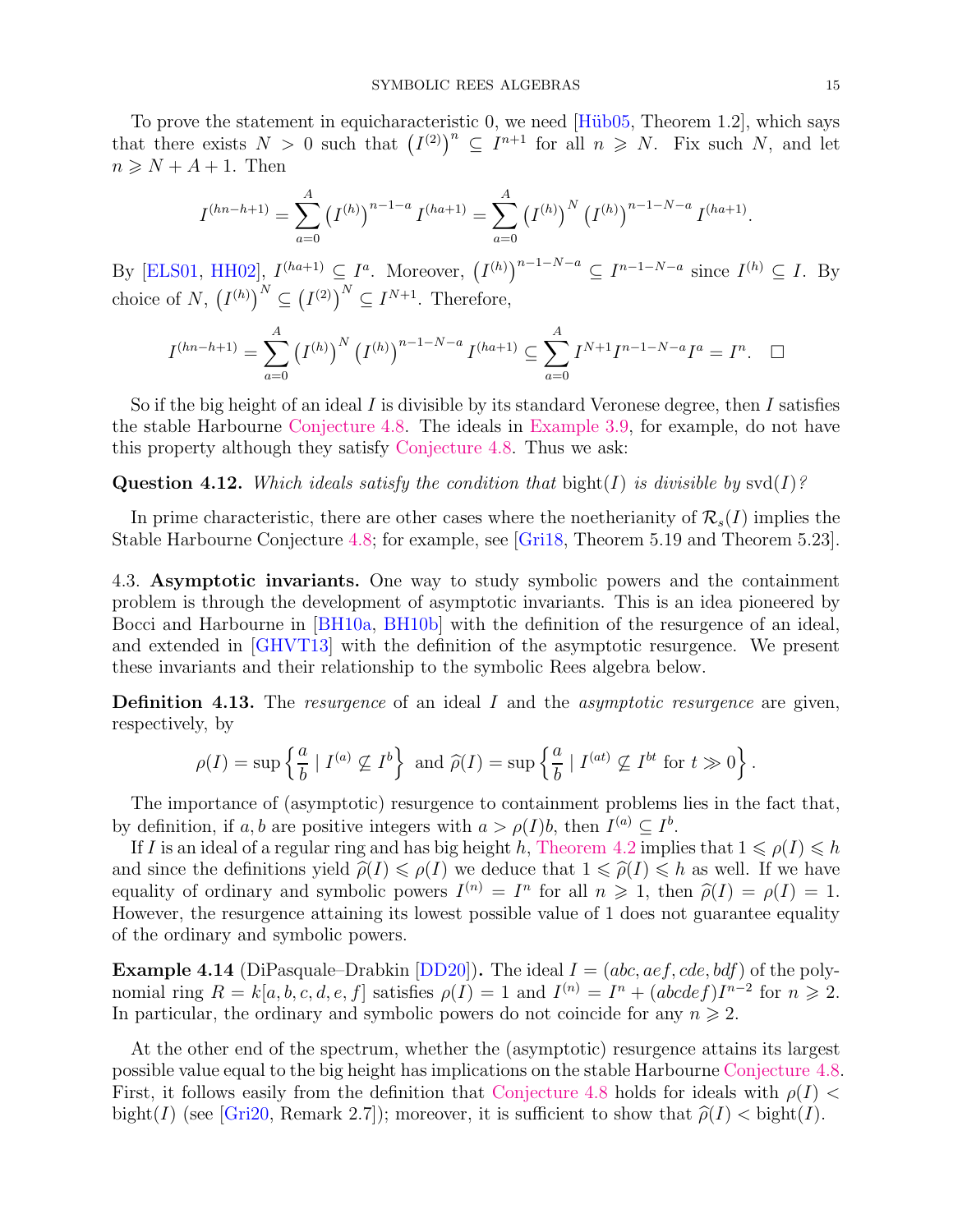**Theorem 4.15** (Grifo–Huneke–Mukundan [\[GHM20a,](#page-20-22) Proposition 2.11]). Let I be a radical ideal in either a regular local ring containing a field, or a quasi-homogeneous radical ideal in a polynomial ring over a field. If  $\widehat{\rho}(I) <$  bight(I), then the containment  $I^{(hn-h+1)} \subseteq I^n$ holds for all  $n \gg 0$ .

Ideals satisfying  $\rho(I)$  < bight(I) have been termed *ideals with expected resurgence* in [\[GHM20a\]](#page-20-22). Classes of ideals with expected resurgence include: those defining general points in  $\mathbb{P}^n$  [\[BGHN20a,](#page-18-13) Theorem 4.2], locally complete intersection ideals I a polynomial ring that are minimally generated by forms of degree lower than  $bight(I)$  [\[GHM20a,](#page-20-22) Theorem 3.1], ideals I of a local or standard graded regular ring  $(R, \mathfrak{m}, k)$  which contains a field so that  $R/I$  is Gorenstein,  $I^{(n)} = I^n$ :  $\mathfrak{m}^{\infty}$  and either k has positive characteristic or the symbolic Rees algebra of I is noetherian [\[GHM20b\]](#page-20-25).

Because of these considerations it becomes important to develop methods for determining the (asymptotic) resurgence of an ideal. In order to do this, it is helpful to investigate another asymptotic invariant.

<span id="page-15-0"></span>**Definition 4.16.** Let I be an ideal of a graded ring and denote by  $\alpha(I)$  the smallest degree of a nonzero homogeneous from in  $I$ . The *Waldschmidt constant* of  $I$  is the value

$$
\widehat{\alpha}(I) = \lim_{n \to \infty} \frac{\alpha(I^{(n)})}{n} = \inf_{n} \frac{\alpha(I^{(n)})}{n}.
$$

For homogeneous ideals of a polynomial ring, the following inequalities discovered by Bocci and Harbourne often hold the key to computing resurgence.

**Theorem 4.17** (Bocci–Harbourne [\[BH10a,](#page-18-9) Theorem 1.2.1]). Let I be a homogeneous ideal of a polynomial ring. Then there is an inequality

$$
\frac{\alpha(I)}{\widehat{\alpha}(I)} \leqslant \rho(I).
$$

If, in addition, I defines a 0-dimensional subscheme, then

$$
\rho(I) \leqslant \text{reg}(I)/\widehat{\alpha}(I),
$$

where  $\text{reg}(I)$  denotes the Castelnuovo-Mumford regularity of  $I$ .

However, resurgences and Waldschmidt constants remain elusive invariants. In the case of ideals having Noetherian symbolic Rees algebras, however, one can get a better handle on these invariants by expressing them in terms of finitely many symbolic power of ideals.

Theorem 4.18 (Drabkin–Guerrieri [\[DG20,](#page-19-20) Theorem 3.6], DiPasquale–Drabkin [\[DD20,](#page-19-19) Proposition 2.2, Corollary 3.6.). Suppose I is an ideal of a polynomial ring which has noetherian symbolic Rees algebra. Then the Waldschmidt constant, asymptotic resurgence, and the resurgence of I are rational numbers and can be computed as follows

$$
\begin{aligned}\n\widehat{\alpha}(I) &= \min_{n \leq \text{gt}(I)} \frac{\alpha(I^{(n)})}{n}, \\
\widehat{\rho}(I) &= \max_{1 \leq i \leq r, 1 \leq j \leq \text{gt}(I)} \left\{ \frac{j\nu_i(I)}{\nu_i(I^{(j)})} \right\}, \text{ and} \\
\rho(I) &= \begin{cases}\n\max_{(a,b) \in \text{finite set}} \left\{ \frac{a}{b} \mid I^{(a)} \nsubseteq I^b \right\} & \text{if } \rho(I) \neq \widehat{\rho}(I) \\
\widehat{\rho}(I) & \text{otherwise,}\n\end{cases}\n\end{aligned}
$$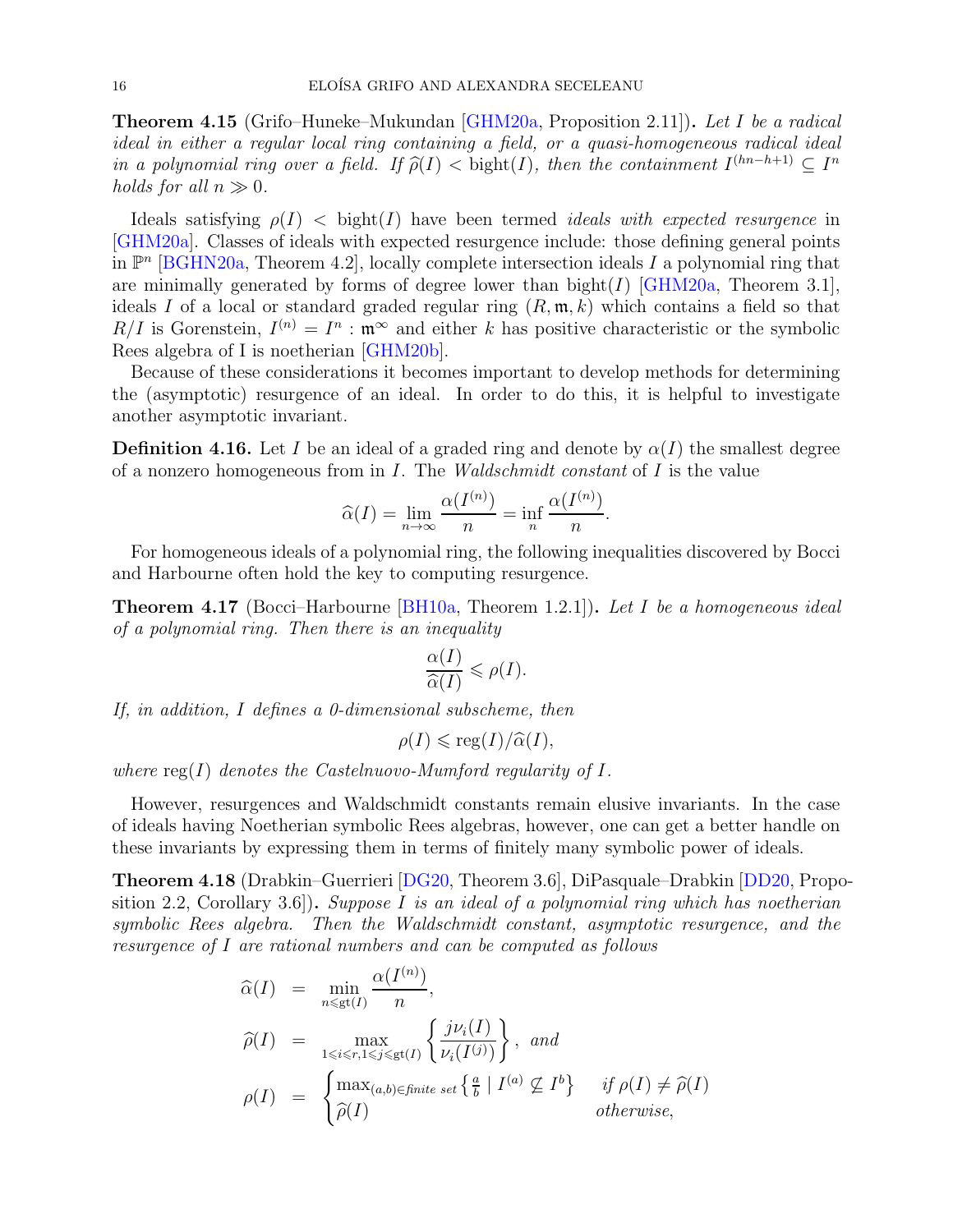where  $\nu_1, \ldots, \nu_r$  denote the distinct Rees valuations<sup>[2](#page-16-0)</sup> of I and the finite set in the last displayed equation is given explicitly in [\[DD20,](#page-19-19) Proposition 2.2].

Remark 4.19. If I is an ideal of a polynomial ring which has noetherian symbolic Rees algebra, then in fact the Waldschmidt constant is determined by a single symbolic power corresponding to the standard Veronese degree. Indeed, [Definition 4.16](#page-15-0) and [Proposition 3.1\(](#page-5-1)3) yield  $\widehat{\alpha}(I) = \alpha(I^{(\text{svd}(I))})/\text{svd}(I).$ 

Ideals with irrational values of the Waldschmidt constant are expected to abound. Indeed, Nagata's conjecture [\[Nag59\]](#page-21-4) would imply that the Waldschmidt constant of a radical ideal I defining s general points in  $\mathbb{P}^2$  is  $\widehat{\alpha}(I) = \sqrt{s}$ , often producing an irrational value. However, no examples of ideals with confirmed irrational Waldschmidt constant, resurgence, or asymptotic resurgence have been constructed yet. Thus we propose the following task.

Problem 4.20. Provide examples of ideals with irrational Waldschmidt constant, resurgence, or asymptotic resurgence.

The lower bound  $\hat{\alpha}(I) \geq \alpha(I)/(d-1)$  holds for homogeneous ideals in a d dimensional polynomial ring, and it follows easily from the containments in [Theorem 4.2.](#page-10-1) The details can be found in [\[HH13\]](#page-20-10), but the lower bound itself — although phrased in a different language — appears in work of Waldschmidt [\[Wal77\]](#page-22-24) and Skoda [\[Sko77\]](#page-22-25). Improvements on this lower bound have been proposed by Chudnovsky [\[Chu81\]](#page-18-14) and Demailly [\[Dem82\]](#page-19-21) in relation to the difficult question of finding the least degree of a homogeneous polynomial vanishing at a given set of points in projective space to a prescribed order. The validity of the bounds suggested by Chudnovsky and Demailly follows if one can establish containments of the symbolic power ideals deeper within the ordinary powers than provided by [Theorem 4.2.](#page-10-1) We make these containments precise in [Question 4.21](#page-16-1) below, while also abstracting the bounds suggested by Chudnovsky and Demailly to the more general setting of homogeneous radical ideals in [Question 4.22.](#page-16-2)

<span id="page-16-1"></span>**Question 4.21.** Let I be either a radical ideal of big height h in a regular local ring  $(R, \mathfrak{m})$ , or a homogeneous radical ideal of big height h in a polynomial ring R with maximal homogeneous ideal m. Do the following containments

<span id="page-16-3"></span>
$$
(4.1) \tI(rh) \subseteq \mathfrak{m}^{r(h-1)}Ir
$$

<span id="page-16-4"></span>
$$
(4.2) \tI(r(h+m-1)) \subseteq \mathfrak{m}^{r(h-1)} (I(m))r
$$

hold for all  $m, r \geq 1$ ?

Note that  $(4.1)$  is the particular case of  $(4.2)$  with  $m = 1$ . These first appeared as a question for ideals of points in [\[HH13,](#page-20-10) Question 4.2.3], and the more general version for radical ideals of big height h appeared in [\[CEHH17,](#page-18-15) Conjecture 2.9]. Both containments are satisfied for squarefree monomial ideals by [\[CEHH17,](#page-18-15) Corollary 4.3], where in fact a stronger statement was shown [\[CEHH17,](#page-18-15) Theorem 4.2]. Similar containment for the defining ideal of a general set of points in  $\mathbb{P}^2$  were investigated in [\[BCH14\]](#page-18-16).

The validity of the containments in equations [\(4.1\)](#page-16-3) and [\(4.2\)](#page-16-4) of [Question 4.21](#page-16-1) would imply the bounds for Waldschmidt constants of homogeneous radical ideals given in [\(4.3\)](#page-17-0) and [\(4.4\)](#page-17-1) respectively of the following question.

<span id="page-16-2"></span><span id="page-16-0"></span><sup>2</sup>For details on Rees valuations and their applications the reader is invited to consult [\[SH06,](#page-22-15) §10.1].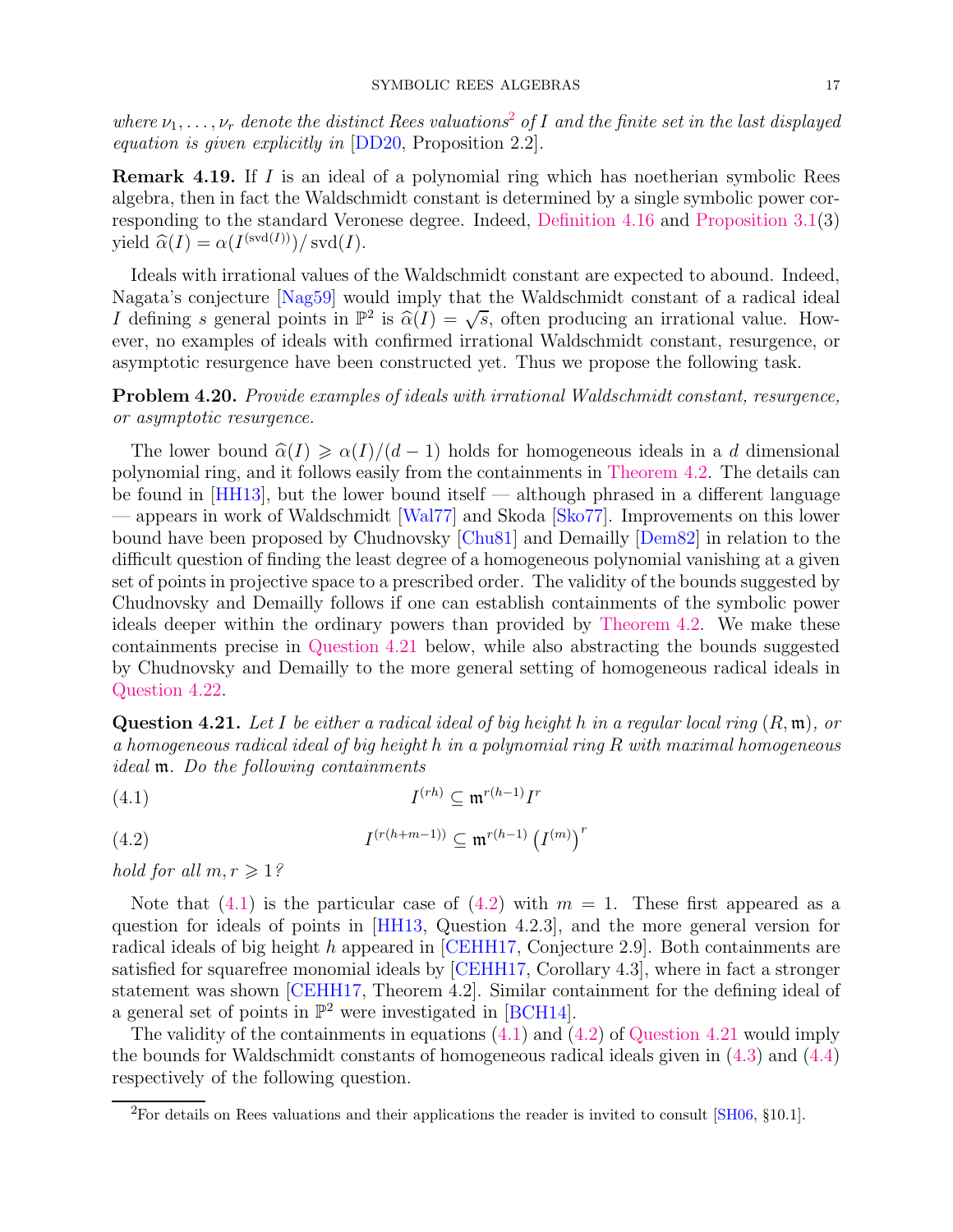Question 4.22 (Chudnovsky and Demailly type bounds on the Waldschmidt constant). Let I be a homogeneous radical ideal of big height h in a polynomial ring R. Do the following inequalities

<span id="page-17-0"></span>(4.3) 
$$
\frac{\alpha(I^{(n)})}{n} \geqslant \frac{\alpha(I) + h - 1}{h} \text{ and thus } \widehat{\alpha}(I) \geqslant \frac{\alpha(I) + h - 1}{h}
$$

<span id="page-17-1"></span>(4.4) 
$$
\frac{\alpha(I^{(n)})}{n} \geq \frac{\alpha(I^{(m)}) + h - 1}{m + h - 1} \text{ and thus } \widehat{\alpha}(I) \geq \frac{\alpha(I^{(m)}) + h - 1}{h}
$$

hold for all  $n, m \geqslant 1$ ?

An affirmative answer to [Question 4.22](#page-16-2) [\(4.1\)](#page-16-3) has been given for ideals defining general points in  $\mathbb{P}^2$  in [\[HH13\]](#page-20-10), for ideals defining general sets of projective points of sufficiently large cardinality in [\[DTG17\]](#page-19-22), for very general sets of points in arbitrary projective spaces in [\[FMX18\]](#page-19-23), and for ideals defining sufficiently many general sets of points in projective space in [\[BGHN20a\]](#page-18-13), where [Question 4.21](#page-16-1) [\(4.1\)](#page-16-3) is shown to hold for  $r \gg 0$ . [Question 4.22](#page-16-2) [\(4.4\)](#page-17-1) is answered in the affirmative for general points in  $\mathbb{P}^2$  by Esnault and Viehweg [\[EV83\]](#page-19-24) and for very general sets of projective points of sufficiently large cardinality in arbitrary projective spaces by work of Malara, Szemberg and Szpond [\[MSS18\]](#page-21-22), extended by Chang and Jow [\[CJ20\]](#page-18-17). Recently, an affirmative answer to [Question 4.22](#page-16-2) [\(4.4\)](#page-17-1) has also been established for sufficiently large general sets of points in arbitrary projective spaces by Bisui, Grifo, Hà and Nguyên in  $[B\text{GHN20b}]$ , where an affirmative answer to [Question 4.21](#page-16-1) [\(4.2\)](#page-16-4) is also provided in the same context for infinitely many values of r, although not for all r or even  $r \gg 0$ . Outside of the context of points, the answer to all of these questions is also affirmative for generic determinantal ideals and the defining ideals of star configurations in any codimension [\[BGHN20b\]](#page-18-18).

However, both of the above questions remain open in the form stated here, and are open even for ideals having noetherian symbolic Rees algebra.

Remark 4.23. Suppose that I has a finitely generated symbolic Rees algebra. Since the limit in the definition of  $\hat{\alpha}(I)$  exists, we obtain

$$
\widehat{\alpha}(I) = \lim_{n \to \infty} \frac{\alpha(I^{(\text{svd}(I)n)})}{\text{svd}(I)n} = \frac{\alpha(I^{(\text{svd}(I))})}{\text{svd}(I)}.
$$

Alternatively, since  $\hat{\alpha}(I)$  is also given as an infimum, one can compute  $\hat{\alpha}(I)$  by taking

$$
\widehat{\alpha}(I) = \min\left\{\alpha(I), \frac{\alpha(I^{(2)})}{2}, \dots, \frac{\alpha(I^{\text{gt}(I)})}{\text{gt}(I)}\right\}
$$

.

As a consequence, the containments [\(4.1\)](#page-16-3) and [\(4.2\)](#page-16-4) of [Question 4.22](#page-16-2) can be reduced to checking only those instances with  $r \leqslant \text{gt}(I)$  or, alternatively, only the case  $r = \text{svd}(I)$ . Similarly, the inequalities [\(4.3\)](#page-17-0) and [\(4.4\)](#page-17-1) of [Question 4.22](#page-16-2) reduce to checking

$$
\frac{\alpha(I^{(n)})}{n} \ge \frac{\alpha(I) + h - 1}{h}
$$
 and 
$$
\frac{\alpha(I^{(n)})}{n} \ge \frac{\alpha(I^{(m)}) + h - 1}{m + h - 1}
$$
 for  $1 \le n \le \text{gt}(I)$  and  $m \ge 1$ 

or, equivalently,

$$
\frac{\alpha(I^{(\text{svd}(I))})}{\text{svd}(I)} \geqslant \frac{\alpha(I) + h - 1}{h} \text{ and } \frac{\alpha(I^{(\text{svd}(I))})}{\text{svd}(I)} \geqslant \frac{\alpha(I^{(m)}) + h - 1}{m + h - 1} \text{ for } m \geqslant 1.
$$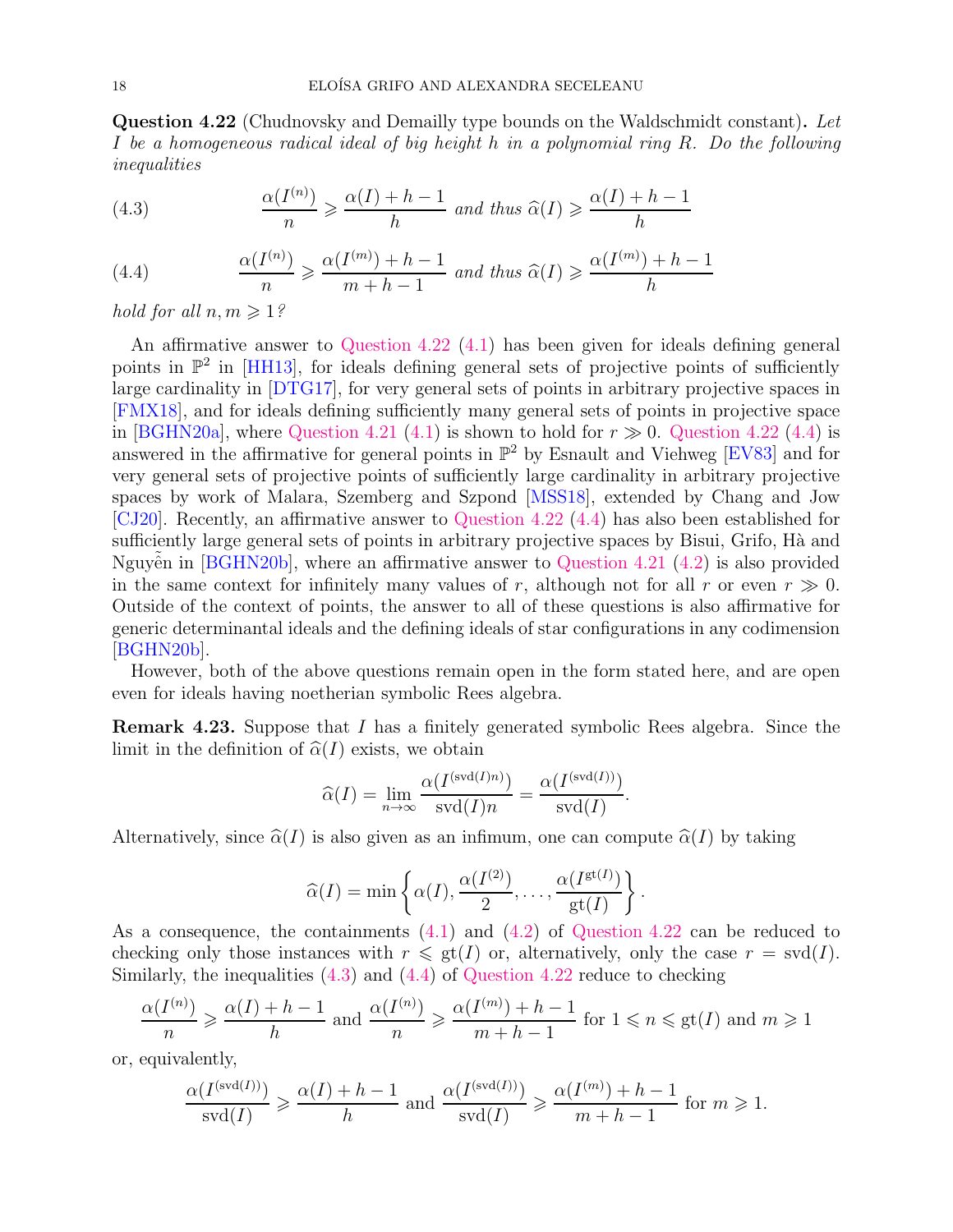Acknowledgements. The first author is supported by NSF grant DMS-2001445. The second author is supported by NSF grant DMS-1601024. We thank Craig Huneke for help with tracking down the history of the terminology "symbolic Rees algebra", and José Gonzalez for discussions regarding Mori dream spaces. We also thank Thomas Polstra for pointing us to [\[HKV21\]](#page-20-14), and Elena Guardo for finding a typo in a previous version of the paper. Finally, we thank Anurag Singh for very detailed comments on an earlier version.

#### <span id="page-18-0"></span>**REFERENCES**

- <span id="page-18-3"></span>[AT51] Emil Artin and John T. Tate, A note on finite ring extensions, J. Math. Soc. Japan 3 (1951), 74–77. MR 44509
- <span id="page-18-6"></span>[Bah04] Carlos E. N. Bahiano, Symbolic powers of edge ideals, J. Algebra 273 (2004), no. 2, 517–537. MR 2037709
- <span id="page-18-16"></span>[BCH14] Cristiano Bocci, Susan M. Cooper, and Brian Harbourne, Containment results for ideals of various configurations of points in  $\mathbf{P}^{N}$ , J. Pure Appl. Algebra 218 (2014), no. 1, 65–75. MR 3120609
- <span id="page-18-8"></span>[BDRH<sup>+</sup>09] Thomas Bauer, Sandra Di Rocco, Brian Harbourne, MichałKapustka, Andreas Knutsen, Wioletta Syzdek, and Tomasz Szemberg, A primer on Seshadri constants, Interactions of classical and numerical algebraic geometry, Contemp. Math., vol. 496, Amer. Math. Soc., Providence, RI, 2009, pp. 33–70. MR 2555949
- <span id="page-18-11"></span>[BDRH<sup>+</sup>18] Thomas Bauer, Sandra Di Rocco, Brian Harbourne, Jack Huizenga, Alexandra Seceleanu, and Tomasz Szemberg, Negative curves on symmetric blowups of the projective plane, resurgences, and waldschmidt constants, Int. Math. Res. Not. IMRN 2019 (2018), no. 24, 7459–7514.
- <span id="page-18-13"></span>[BGHN20a] Sankhaneel Bisui, Eloísa Grifo, Huy Tài Hà, and Thái Thành Nguyên, Chudnovsky's conjecture and the stable Harbourne-Huneke containment, arXiv:2004.11213 (2020).
- <span id="page-18-18"></span> $[{\rm BGHN20b}] \quad \underline{\hspace{2cm}}$ , Demailly's conjecture and the containment problem,  $\text{arXiv:}2009.05022\text{v2}$  (2020).
- <span id="page-18-2"></span>[BH93] Winfried Bruns and Jürgen Herzog, Cohen-Macaulay rings, Cambridge Studies in Advanced Mathematics, vol. 39, Cambridge University Press, Cambridge, 1993. MR 1251956 (95h:13020) [BH10a] Cristiano Bocci and Brian Harbourne, Comparing powers and symbolic powers of ideals, J.
- <span id="page-18-9"></span>Algebraic Geom. 19 (2010), no. 3, 399–417. MR 2629595
- <span id="page-18-12"></span>[BH10b] Cristiano Bocci and Brian Harbourne, The resurgence of ideals of points and the containment problem, Proc. Amer. Math. Soc. 138, no. 4 (2010), 175–1190.
- <span id="page-18-7"></span>[BIR<sup>+</sup>] Winfried Bruns, Bogdan Ichim, Tim Römer, Richard Sieg, and Christof Söger, Normaliz. algorithms for rational cones and affine monoids, Available at https://www.normaliz.uni-osnabrueck.de.
- <span id="page-18-4"></span>[Bro79] Markus P. Brodmann, Asymptotic stability of  $\text{Ass}(M/I^nM)$ , Proc. Amer. Math. Soc. 74 (1979), no. 1, 16–18. MR 521865 (80c:13012)
- <span id="page-18-15"></span>[CEHH17] Susan M. Cooper, Robert J. D. Embree, Huy Tài Hà, and Andrew H. Hoefel, Symbolic powers of monomial ideals, Proc. Edinb. Math. Soc. (2) 60 (2017), no. 1, 39–55. MR 3589840
- <span id="page-18-10"></span>[CGM<sup>+</sup>16] Adam Czapliński, Agata Główka, Grzegorz Malara, Magdalena Lampa-Baczyńska, Patrycja Luszcz-Świdecka, Piotr Pokora, and Justyna Szpond, A counterexample to the containment  $I^{(3)} \subset I^2$  over the reals, Adv. Geom. 16 (2016), no. 1, 77–82. MR 3451265
- <span id="page-18-5"></span>[CHS10] Steven Dale Cutkosky, Jürgen Herzog, and Hema Srinivasan, Asymptotic growth of algebras associated to powers of ideals, Math. Proc. Cambridge Philos. Soc. 148 (2010), no. 1, 55–72. MR 2575372
- <span id="page-18-14"></span>[Chu81] G. V. Chudnovsky, Singular points on complex hypersurfaces and multidimensional Schwarz lemma, Seminar on Number Theory, Paris 1979–80, Progr. Math., vol. 12, Birkhäuser, Boston, Mass., 1981, pp. 29–69. MR 633888
- <span id="page-18-17"></span>[CJ20] Yu-Lin Chang and Shin-Yao Jow, Demailly's conjecture on Waldschmidt constants for sufficiently many very general points in  $\mathbb{P}^n$ , J. Number Theory 207 (2020), 138-144. MR 4017942
- <span id="page-18-1"></span>[Cow84] R. C. Cowsik, Symbolic powers and number of defining equations, Algebra and its applications (New Delhi, 1981), Lecture Notes in Pure and Appl. Math., vol. 91, Dekker, New York, 1984, pp. 13–14. MR 750839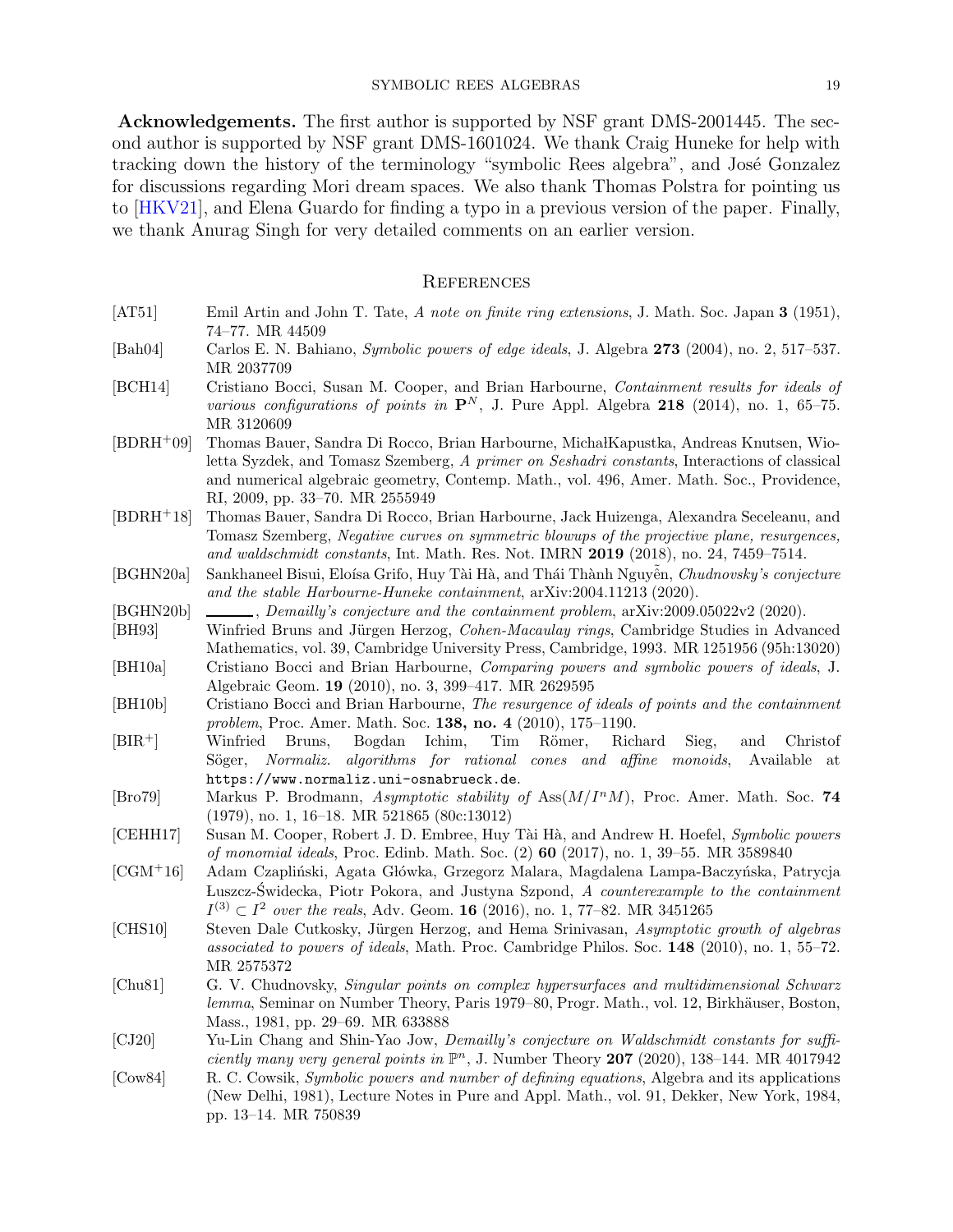- <span id="page-19-7"></span>[Cut91] Steven Dale Cutkosky, Symbolic algebras of monomial primes, J. Reine Angew. Math. 416 (1991), 71–89. MR 1099946
- <span id="page-19-19"></span>[DD20] Michael DiPasquale and Ben Drabkin, On resurgence via asymptotic resurgence, arXiv:2003.06980v2 (2020).
- <span id="page-19-3"></span>[DDSG<sup>+</sup>17] Hailong Dao, Alessandro De Stefani, Eloísa Grifo, Craig Huneke, and Luis Núñez-Betancourt, Symbolic powers of ideals, Springer Proceedings in Mathematics & Statistics, Springer, 2017.
- <span id="page-19-21"></span>[Dem82] J.-P. Demailly, Formules de Jensen en plusieurs variables et applications arithm´etiques, Bull. Soc. Math. France 110 (1982), no. 1, 75–102. MR 662130
- <span id="page-19-20"></span>[DG20] Benjamin Drabkin and Lorenzo Guerrieri, Asymptotic invariants of ideals with Noetherian symbolic Rees algebra and applications to cover ideals, J. Pure Appl. Algebra 224 (2020), no. 1, 300–319. MR 3986423
- <span id="page-19-1"></span>[DGP99] Wolfram Decker, Gert-Martin Greuel, and Gerhard Pfister, Primary decomposition: algorithms and comparisons, Algorithmic algebra and number theory (Heidelberg, 1997), Springer, Berlin, 1999, pp. 187–220. MR 1672046
- <span id="page-19-2"></span>[DGSS19] Ben Drabkin, Eloísa Grifo, Alexandra Seceleanu, and Branden Stone, Calculations involving symbolic powers, J. Softw. Algebra Geom. 9 (2019), no. 1, 71–80. MR 4018689
- <span id="page-19-12"></span>[DM20] Clare D'Cruz and Mousumi Mandal, Symbolic blowup algebras and invariants associated to certain monomial curves in  $\mathbb{P}^3$ , Comm. Algebra 48 (2020), no. 9, 3724-3742. MR 4124654
- <span id="page-19-6"></span>[DMn20] Hailong Dao and Jonathan Montaño, Symbolic analytic spread: upper bound and applications, 2020, arXiv:1907.07081v2.
- <span id="page-19-18"></span>[DS20] Ben Drabkin and Alexandra Seceleanu, Singular loci of reflection arrangements and the containment problem, arXiv:2002.05353 (2020).
- <span id="page-19-17"></span>[DSTG13] Marcin Dumnicki, Tomasz Szemberg, and Halszka Tutaj-Gasińska, Counterexamples to the  $I^{(3)} \subseteq I^2$  containment, Journal of Algebra **393** (2013), 24–29.
- <span id="page-19-22"></span>[DTG17] Marcin Dumnicki and Halszka Tutaj-Gasińska, A containment result in  $P^n$  and the Chudnovsky conjecture, Proc. Amer. Math. Soc. 145 (2017), no. 9, 3689–3694. MR 3665024
- <span id="page-19-16"></span>[Dum15] Marcin Dumnicki, Containments of symbolic powers of ideals of generic points in  $\mathbb{P}^3$ , Proc. Amer. Math. Soc. 143 (2015), no. 2, 513–530. MR 3283641
- <span id="page-19-0"></span>[EH79] David Eisenbud and Melvin Hochster, A Nullstellensatz with nilpotents and Zariski's main lemma on holomorphic functions, J. Algebra 58 (1979), no. 1, 157–161. MR 535850
- <span id="page-19-5"></span>[Eli88] Shalom Eliahou, Symbolic powers of monomial curves, J. Algebra 117 (1988), no. 2, 437–456. MR 957453
- <span id="page-19-14"></span>[ELS01] Lawrence Ein, Robert Lazarsfeld, and Karen E. Smith, Uniform bounds and symbolic powers on smooth varieties, Inventiones Math  $144$   $(2)$   $(2001)$ ,  $241-25$ .
- <span id="page-19-24"></span>[EV83] Hélène Esnault and Eckart Viehweg, Sur une minoration du degré d'hypersurfaces s'annulant en certains points, Math. Ann. 263 (1983), no. 1, 75–86. MR 697332
- <span id="page-19-13"></span>[EVY06] Cesar A. Escobar, Rafael H. Villarreal, and Yuji Yoshino, Torsion freeness and normality of blowup rings of monomial ideals, Commutative algebra, Lect. Notes Pure Appl. Math., vol. 244, Chapman & Hall/CRC, Boca Raton, FL, 2006, pp. 69–84. MR 2184791
- <span id="page-19-11"></span>[EY16] Florian Enescu and Yongwei Yao, The Frobenius complexity of a local ring of prime characteristic, J. Algebra 459 (2016), 133–156. MR 3503969
- <span id="page-19-23"></span>[FMX18] Louiza Fouli, Paolo Mantero, and Yu Xie, Chudnovsky's conjecture for very general points in  $\mathbb{P}_k^N$ , J. Algebra 498 (2018), 211–227. MR 3754412
- <span id="page-19-4"></span>[Fre01] Gene Freudenburg, A survey of counterexamples to Hilbert's fourteenth problem, Serdica Math. J. 27 (2001), no. 3, 171–192. MR 1917641
- <span id="page-19-8"></span>[GAGK19a] Javier González Anaya, José Luis González, and Kalle Karu, Constructing non-Mori dream spaces from negative curves, J. Algebra 539 (2019), 118–137. MR 3995238
- <span id="page-19-9"></span> $[GAGK19b] \longrightarrow$ , On a family of negative curves, J. Pure Appl. Algebra 223 (2019), no. 11, 4871–4887. MR 3955045
- <span id="page-19-10"></span>[GAGK20] Javier González-Anaya, José Luis González, and Kalle Karu, Curves generating extremal rays in blowups of weighted projective planes, arXiv:2002.07123 (2020).
- <span id="page-19-15"></span>[GH19] Eloísa Grifo and Craig Huneke, *Symbolic powers of ideals defining F-pure and strongly F-regular* rings, Int. Math. Res. Not. IMRN (2019), no. 10, 2999–3014. MR 3952556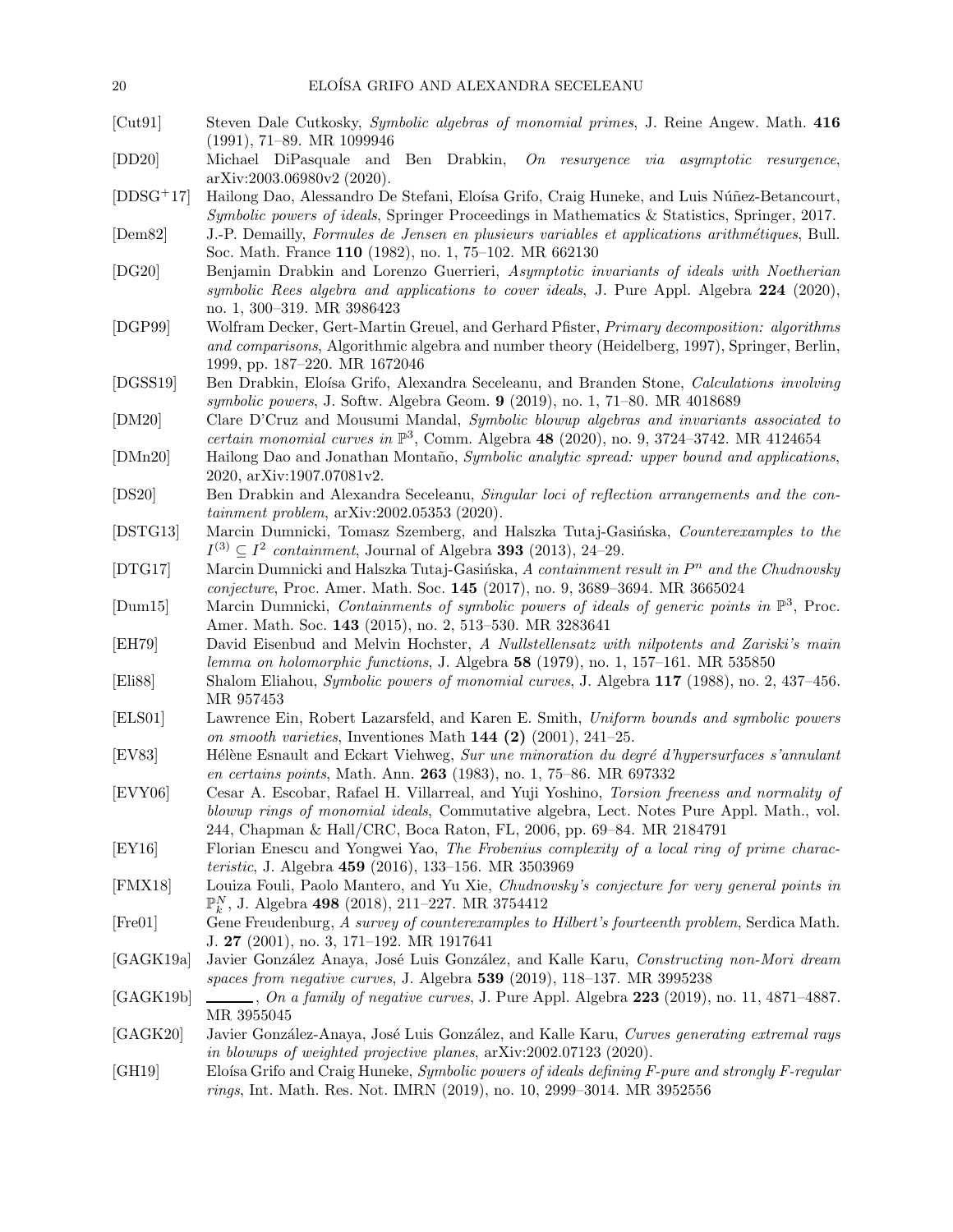# SYMBOLIC REES ALGEBRAS 21

<span id="page-20-25"></span><span id="page-20-24"></span><span id="page-20-23"></span><span id="page-20-22"></span><span id="page-20-21"></span><span id="page-20-20"></span><span id="page-20-19"></span><span id="page-20-18"></span><span id="page-20-17"></span><span id="page-20-16"></span><span id="page-20-15"></span><span id="page-20-14"></span><span id="page-20-13"></span><span id="page-20-12"></span><span id="page-20-11"></span><span id="page-20-10"></span><span id="page-20-9"></span><span id="page-20-8"></span><span id="page-20-7"></span><span id="page-20-6"></span><span id="page-20-5"></span><span id="page-20-4"></span><span id="page-20-3"></span><span id="page-20-2"></span><span id="page-20-1"></span><span id="page-20-0"></span>

| [GHM20a]           | Eloísa Grifo, Craig Huneke, and Vivek Mukundan, Expected resurgences and symbolic powers<br>of ideals, Journal of the London Mathematical Society $102$ (2020), no. 2, 453-469.                                                             |
|--------------------|---------------------------------------------------------------------------------------------------------------------------------------------------------------------------------------------------------------------------------------------|
| [GHM20b]           |                                                                                                                                                                                                                                             |
| [GHMN17]           | $\_\_\_\_\$ , Expected resurgences of ideals defining govenstein rings, 2020, arXiv:2007.12051v2.                                                                                                                                           |
|                    | A. V. Geramita, B. Harbourne, J. Migliore, and U. Nagel, <i>Matroid configurations and symbolic</i><br>powers of their ideals, Trans. Amer. Math. Soc. 369 (2017), no. 10, 7049-7066. MR 3683102                                            |
| [GHNV90]           | S. Goto, M. Herrmann, K. Nishida, and O. Villamayor, On the structure of Noetherian symbolic<br>Rees algebras, Manuscripta Math. 67 (1990), no. 2, 197-225. MR 1042238                                                                      |
| [GHVT13]           | Elena Guardo, Brian Harbourne, and Adam Van Tuyl, Asymptotic resurgences for ideals<br>of positive dimensional subschemes of projective space, Adv. Math. $246$ (2013), 114-127.<br>MR 3091802                                              |
| [GK16]             | José Luis González and Kalle Karu, Some non-finitely generated Cox rings, Compos. Math.<br>152 (2016), no. 5, 984-996. MR 3505645                                                                                                           |
| [GK19]             | Examples of non-finitely generated Cox rings, Canad. Math. Bull. 62 (2019), no. 2,<br>267-285. MR 3952517                                                                                                                                   |
| [GM92]             | Shiro Goto and Mayumi Morimoto, Non-Cohen-Macaulay symbolic blow-ups for space mono-<br>mial curves, Proc. Amer. Math. Soc. 116 (1992), no. 2, 305-311. MR 1095226                                                                          |
| [GMS19]            | Eloísa Grifo, Linquan Ma, and Karl Schwede, Symbolic power containments in singular rings<br>in positive characteristic, arXiv:1911.06307 (2019).                                                                                           |
| [GNS91]            | Shiro Goto, Koji Nishida, and Yasuhiro Shimoda, Topics on symbolic Rees algebras for space<br>monomial curves, Nagoya Math. J. 124 (1991), 99-132.                                                                                          |
| [GNW94]            | Shiro Goto, Koji Nishida, and Keiichi Watanabe, Non-Cohen-Macaulay symbolic blow-ups for<br>space monomial curves and counterexamples to Cowsik's question, Proceedings of the American<br>Mathematical Society 120 (1994), no. 2, 383-392. |
| [Gri18]            | Eloísa Grifo, Symbolic powers and the containment problem, PhD Thesis (2018).                                                                                                                                                               |
| [Gri20]            | Eloísa Grifo, A stable version of Harbourne's Conjecture and the containment problem for<br>space monomial curves, J. Pure Appl. Algebra 224 (2020), no. 12, 106435, 23. MR 4101479                                                         |
| [GS]               | D. R. Grayson and M. E. Stillman, Macaulay2, a software system for research in algebraic<br>geometry.                                                                                                                                       |
| [He19]             | Zhuang He, Mori dream spaces and blow-ups of weighted projective spaces, J. Pure Appl.<br>Algebra 223 (2019), no. 10, 4426-4445. MR 3958097                                                                                                 |
| [Her70]            | Jürgen Herzog, Generators and relations of abelian semigroups and semigroup rings,<br>manuscripta mathematica $3(1970)$ , no. 2, 175-193.                                                                                                   |
| [HH02]             | Melvin Hochster and Craig Huneke, Comparison of symbolic and ordinary powers of ideals,<br>Invent. Math. 147 (2002), no. 2, 349-369. MR 1881923                                                                                             |
| [HH13]             | Brian Harbourne and Craig Huneke, Are symbolic powers highly evolved?, J. Ramanujan Math.<br>Soc. 28A (2013), 247-266. MR 3115195                                                                                                           |
| [HHT07]            | Jürgen Herzog, Takayuki Hibi, and Ngô Viêt Trung, Symbolic powers of monomial ideals and<br>vertex cover algebras, Adv. Math. 210 (2007), no. 1, 304-322. MR 2298826                                                                        |
| [HK19]             | Craig Huneke and Daniel Katz, Uniform symbolic topologies in abelian extensions, Trans.<br>Amer. Math. Soc. 372 (2019), no. 3, 1735–1750. MR 3976575                                                                                        |
| [HKV09]            | Craig Huneke, Daniel Katz, and Javid Validashti, Uniform Equivalente of Symbolic and Adic<br><i>Topologies</i> , Illinois Journal of Mathematics 53 (2009), no. 1, 325–338.                                                                 |
| [HKV15]            | no. 3, 543–550. MR 3279373                                                                                                                                                                                                                  |
| [HKV21]            | Algebra 219 (2015) 543-550, J. Pure Appl. Algebra 225 (2021), no. 6, 106587. MR 4197292                                                                                                                                                     |
| $[\mathrm{Hoc73}]$ | Melvin Hochster, Criteria for equality of ordinary and symbolic powers of primes., Mathema-<br>tische Zeitschrift 133 $(1973)$ , 53-66.                                                                                                     |
| [ $HSO2$ ]         | Serkan Hosten and Gregory G. Smith, <i>Monomial ideals</i> , Computations in algebraic geometry<br>with Macaulay 2, Algorithms Comput. Math., vol. 8, Springer, Berlin, 2002, pp. 73–100.<br>MR 1949549                                     |
| [HS15]             | Brian Harbourne and Alexandra Seceleanu, Containment counterexamples for ideals of var-<br>ious configurations of points in $\mathbf{P}^N$ , J. Pure Appl. Algebra 219 (2015), no. 4, 1062-1072.<br>MR 3282125                              |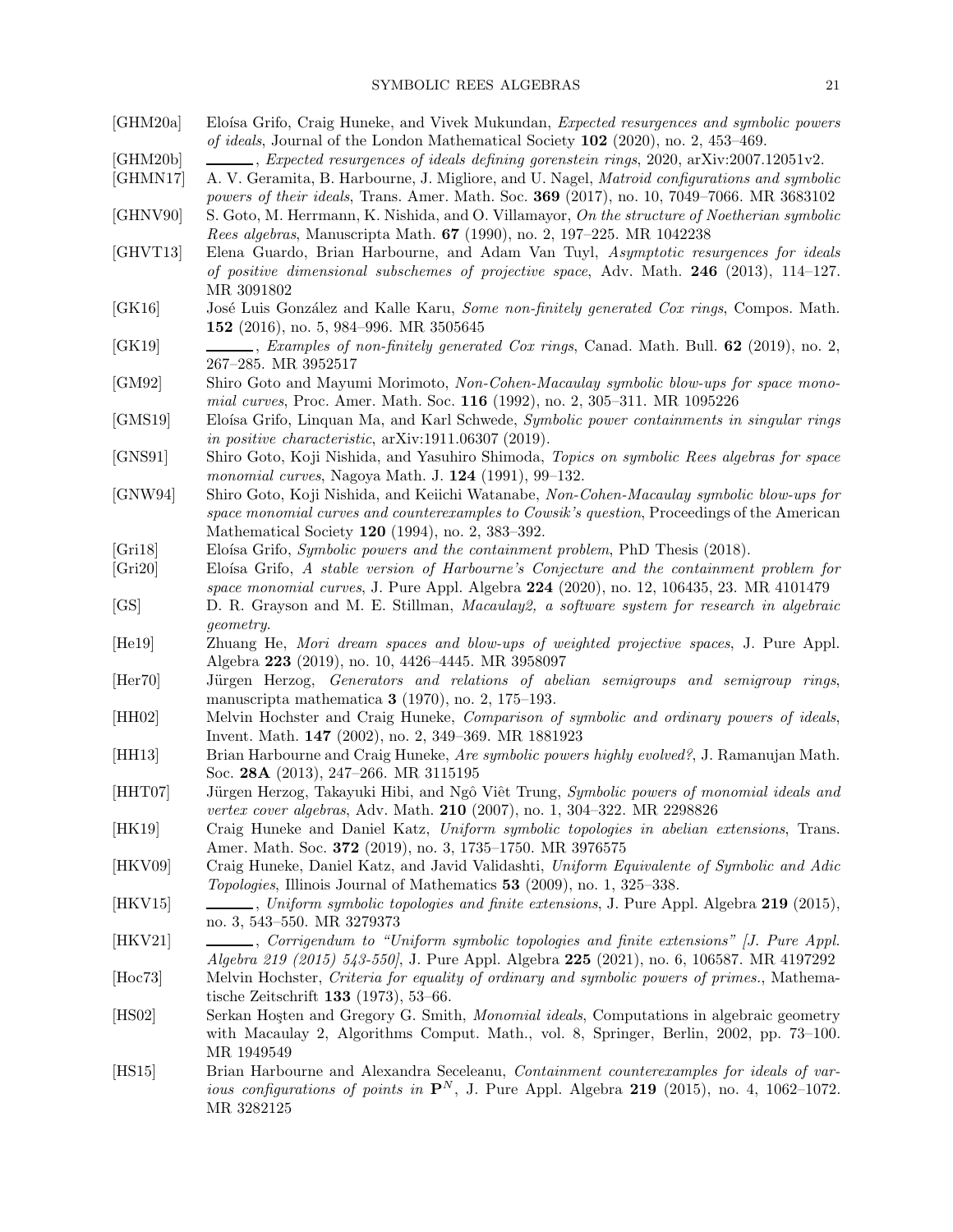<span id="page-21-22"></span><span id="page-21-21"></span><span id="page-21-20"></span><span id="page-21-19"></span><span id="page-21-18"></span><span id="page-21-17"></span><span id="page-21-16"></span><span id="page-21-15"></span><span id="page-21-14"></span><span id="page-21-13"></span><span id="page-21-12"></span><span id="page-21-11"></span><span id="page-21-10"></span><span id="page-21-9"></span><span id="page-21-8"></span><span id="page-21-7"></span><span id="page-21-6"></span><span id="page-21-5"></span><span id="page-21-4"></span><span id="page-21-3"></span><span id="page-21-2"></span><span id="page-21-1"></span><span id="page-21-0"></span>

| 22                 | ELOÍSA GRIFO AND ALEXANDRA SECELEANU                                                                                                                                                                                                                                                                 |
|--------------------|------------------------------------------------------------------------------------------------------------------------------------------------------------------------------------------------------------------------------------------------------------------------------------------------------|
| [HU90]             | Jürgen Herzog and Bernd Ulrich, Self-linked curve singularities, Nagoya Math. J. 120 (1990),<br>$129 - 153.$                                                                                                                                                                                         |
| [Hiib05]           | Reinhold Hübl, <i>Powers of elements and monomial ideals</i> , Comm. Algebra 33 (2005), no. 10,<br>3771-3781. MR 2175465                                                                                                                                                                             |
| $[$ Hun $82]$      | Craig Huneke, On the finite generation of symbolic blow-ups, Math. Z. $179$ (1982), no. 4,<br>465-472. MR 652854                                                                                                                                                                                     |
| [Hun86]            | The primary components of and integral closures of ideals in 3-dimensional regular<br><i>local rings</i> , Mathematische Annalen $275$ (1986), no. 4, 617–635.                                                                                                                                       |
| $[{\text{Hun87}}]$ | -, <i>Hilbert functions and symbolic powers.</i> , The Michigan Mathematical Journal 34<br>$(1987)$ , no. 2, 293-318.                                                                                                                                                                                |
| [JLBM18]           | Marek Janasz, Magdalena Lampa-Baczyńska, and Grzegorz Malara, New phenomena in the<br>containment problem for simplicial arrangements, 2018, arXiv:1812.04382.                                                                                                                                       |
| [JR15]             | Mark R. Johnson and Michael E. Reed, <i>Multiplicities of monomial space curves with non-</i><br>Noetherian symbolic blowups, Comm. Algebra 43 (2015), no. 10, 4170–4180. MR 3366568                                                                                                                 |
| [KM09]             | Kazuhiko Kurano and Naoyuki Matsuoka, On finite generation of symbolic Rees rings of space<br>monomial curves and existence of negative curves, J. Algebra 322 (2009), no. 9, 3268-3290.<br>MR 2567420                                                                                               |
| [KR86]             | Daniel Katz and Louis J. Ratliff, Jr., On the symbolic Rees ring of a primary ideal, Comm.<br>Algebra 14 (1986), no. 5, 959-970. MR 834477                                                                                                                                                           |
| [Kur93]            | Kazuhiko Kurano, Positive characteristic finite generation of symbolic Rees algebras and<br>Roberts' counterexamples to the fourteenth problem of Hilbert, Tokyo J. Math. 16 (1993),<br>no. 2, 473-496. MR 1247667                                                                                   |
| [LR11]             | Álvaro Lozano-Robledo, Elliptic curves, modular forms, and their L-functions, Student Math-<br>ematical Library, vol. 58, American Mathematical Society, Providence, RI; Institute for Ad-<br>vanced Study (IAS), Princeton, NJ, 2011, IAS/Park City Mathematical Subseries. MR 2757255              |
| [Lyu88]            | Gennady Lyubeznik, On the arithmetical rank of monomial ideals, J. Algebra 112 (1988),<br>no. 1, 86-89. MR 921965                                                                                                                                                                                    |
| [Mat80]            | Hideyuki Matsumura, <i>Commutative algebra</i> , second ed., Mathematics Lecture Note Series,<br>vol. 56, Benjamin/Cummings Publishing Co., Inc., Reading, Mass., 1980. MR MR575344<br>(82i:13003)                                                                                                   |
| [MBRMV11]          | José Martínez-Bernal, Carlos Rentería-Márquez, and Rafael H. Villarreal, Combinatorics of<br>symbolic Rees algebras of edge ideals of clutters, Commutative algebra and its connections to<br>geometry, Contemp. Math., vol. 555, Amer. Math. Soc., Providence, RI, 2011, pp. 151–164.<br>MR 2882681 |
| [McA80]            | Stephen McAdam, Asymptotic prime divisors and analytic spreads, Proc. Amer. Math. Soc.<br>80 (1980), no. 4, 555-559. MR 587926                                                                                                                                                                       |
| [McA83]            | <i>Asymptotic prime divisors</i> , Lecture Notes in Mathematics, vol. 1023, Springer-Verlag,<br>Berlin, 1983. MR 722609                                                                                                                                                                              |
| [Mor91]            | Marcel Morales, <i>Noetherian symbolic blow-ups</i> , J. Algebra 140 (1991), no. 1, 12-25.<br>MR 1114901                                                                                                                                                                                             |
| [MS18a]            | Linquan Ma and Karl Schwede, Perfectoid multiplier/test ideals in regular rings and bounds<br>on symbolic powers, Invent. Math. 214 (2018), no. 2, 913-955. MR 3867632                                                                                                                               |
| [MS18b]            | Grzegorz Malara and Justyna Szpond, On codimension two flats in Fermat-type arrangements,<br>Multigraded algebra and applications, Springer Proc. Math. Stat., vol. 238, Springer, Cham,<br>2018, pp. 95-109. MR 3815081                                                                             |
| [MSS18]            | Grzegorz Malara, Tomasz Szemberg, and Justyna Szpond, On a conjecture of Demailly and new<br>bounds on Waldschmidt constants in $\mathbb{P}^N$ , J. Number Theory 189 (2018), 211-219. MR 3788648                                                                                                    |
| [Mum76]            | David Mumford, Hilbert's fourteenth problem-the finite generation of subrings such as rings<br>of invariants, Mathematical developments arising from Hilbert problems (Proc. Sympos.<br>Pure Math., Vol. XXVIII, Northern Illinois Univ., De Kalb, Ill., 1974), 1976, pp. 431–444.<br>MR 0435076     |
| [Nag59]            | Masayoshi Nagata, On the 14-th problem of Hilbert, Amer. J. Math. 81 (1959), 766–772.<br>MR 105409                                                                                                                                                                                                   |
| [ $Nag62$ ]        | <i>Local rings</i> , Interscience, 1962.                                                                                                                                                                                                                                                             |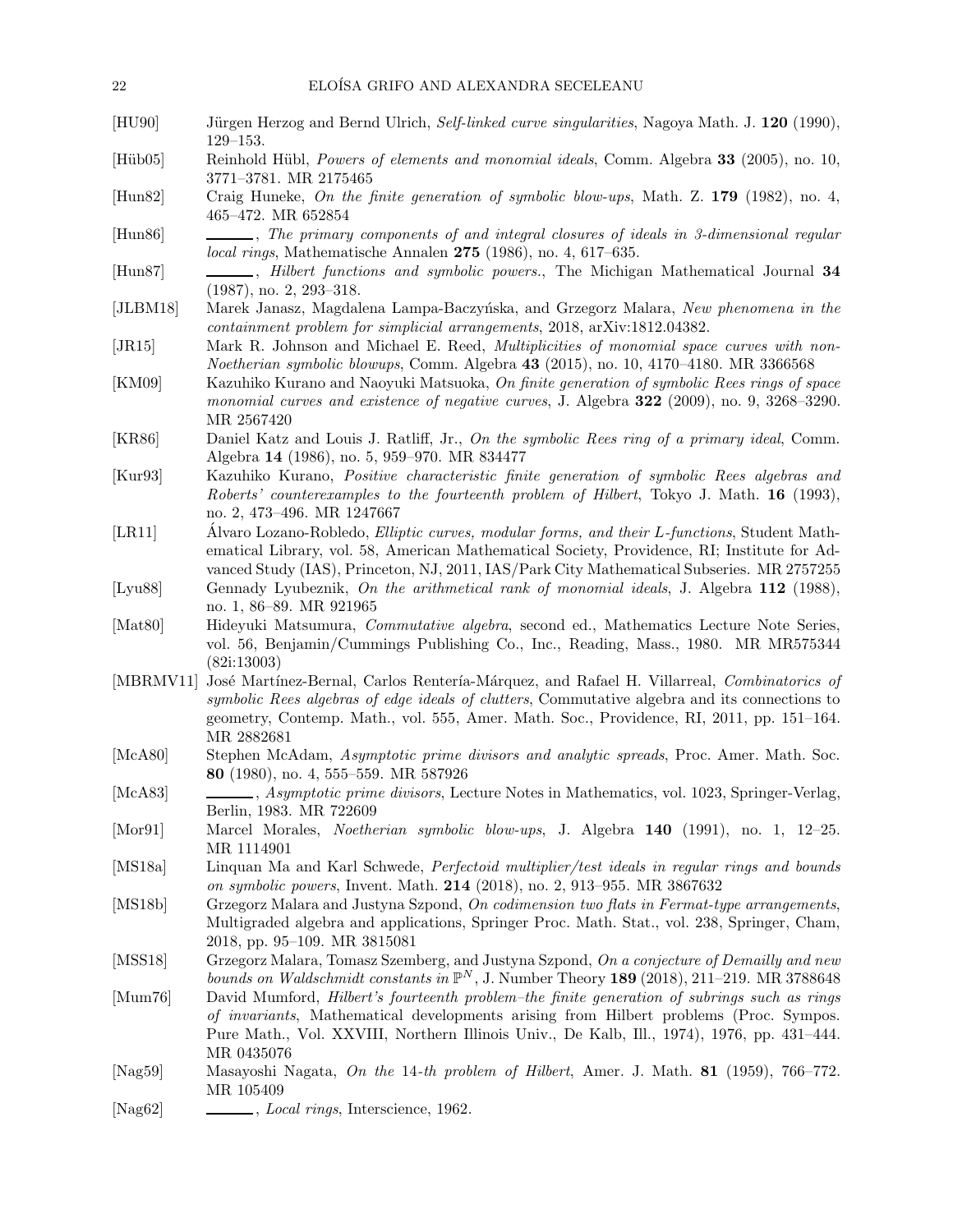# SYMBOLIC REES ALGEBRAS 23

<span id="page-22-25"></span><span id="page-22-24"></span><span id="page-22-23"></span><span id="page-22-22"></span><span id="page-22-21"></span><span id="page-22-20"></span><span id="page-22-19"></span><span id="page-22-18"></span><span id="page-22-17"></span><span id="page-22-16"></span><span id="page-22-15"></span><span id="page-22-14"></span><span id="page-22-13"></span><span id="page-22-12"></span><span id="page-22-11"></span><span id="page-22-10"></span><span id="page-22-9"></span><span id="page-22-8"></span><span id="page-22-7"></span><span id="page-22-6"></span><span id="page-22-5"></span><span id="page-22-4"></span><span id="page-22-3"></span><span id="page-22-2"></span><span id="page-22-1"></span><span id="page-22-0"></span>

| [Noe21]                       | Emmy Noether, <i>Idealtheorie in Ringbereichen</i> , Mathematische Annalen 83 (1921).                                                                                                                                                                  |
|-------------------------------|--------------------------------------------------------------------------------------------------------------------------------------------------------------------------------------------------------------------------------------------------------|
| [NS16]                        | Uwe Nagel and Alexandra Seceleanu, Ordinary and symbolic Rees algebras for ideals of Fermat                                                                                                                                                            |
|                               | point configurations, J. Algebra 468 (2016), 80-102. MR 3550859                                                                                                                                                                                        |
| [Ree58]                       | David Rees, On a problem of Zariski, Illinois Journal of Mathematics 2 (1958), no. 1, 145–149.                                                                                                                                                         |
| [Ree05]                       | Michael E. Reed, Generation of symbolic blow-ups of monomial space curves in degree four,<br>Communications in Algebra 33 (2005), no. 8, 2541-2555.                                                                                                    |
| [Ree09]                       | Communications in Algebra 37 (2009), no. 12, 4346-4365.                                                                                                                                                                                                |
| [Rob85]                       | Paul C. Roberts, A prime ideal in a polynomial ring whose symbolic blow-up is not Noetherian,<br>Proc. Amer. Math. Soc. 94 (1985), no. 4, 589-592. MR 792266                                                                                           |
| [Rob90]                       | Paul Roberts, An infinitely generated symbolic blow-up in a power series ring and a new coun-<br>terexample to Hilbert's fourteenth problem, J. Algebra 132 (1990), no. 2, 461-473. MR 1061491                                                         |
| [RV76]                        | L. Robbiano and G. Valla, <i>Primary powers of a prime ideal</i> , Pacific J. Math. 63 (1976), no. 2,<br>491-498. MR 409492                                                                                                                            |
| [Sch85]                       | Peter Schenzel, Symbolic powers of prime ideals and their topology, Proc. Amer. Math. Soc.<br>93 (1985), no. 1, 15-20. MR 766518                                                                                                                       |
| [Sch86]                       | Finiteness of relative Rees rings and asymptotic prime divisors, Math. Nachr. 129<br>$(1986), 123-148. \text{ MR } 864628$                                                                                                                             |
| [Sch88a]                      | Examples of Noetherian symbolic blow-up rings, Rev. Roumaine Math. Pures Appl.<br>33 (1988), no. 4, 375-383. MR 950134                                                                                                                                 |
| [Sch88b]                      | Filtrations and noetherian symbolic blow-up rings, Proceedings of the American Math-<br>ematical Society 102 (1988), no. 4, 817-822.                                                                                                                   |
| [SH06]                        | Irena Swanson and Craig Huneke, Integral closure of ideals, rings, and modules, vol. 13, Cam-<br>bridge University Press, 2006.                                                                                                                        |
| $[\text{Sin}00]$              | Anurag K. Singh, Multi-symbolic Rees algebras and strong F-regularity, Math. Z. 235 (2000),<br>no. 2, 335-344. MR 1795511                                                                                                                              |
| [Sko77]                       | H. Skoda, <i>Estimations</i> $L^2$ pour <i>l'opérateur</i> $\overline{\partial}$ <i>et applications arithmétiques</i> , Journées sur les<br>Fonctions Analytiques (Toulouse, 1976), 1977, pp. 314–323. Lecture Notes in Math., Vol. 578.<br>MR 0460723 |
| $\left[\mathrm{Sri91}\right]$ | Hema Srinivasan, On finite generation of symbolic algebras of monomial primes, Comm. Al-<br>gebra 19 (1991), no. 9, 2557-2564. MR 1125189                                                                                                              |
| [Swa00]<br>[tt]               | Irena Swanson, <i>Linear equivalence of topologies</i> , Math. Zeitschrift 234 (2000), 755–775.<br>4ti2 team, $4ti2 - a$ software package for algebraic, geometric and combinatorial problems on                                                       |
| [Vas94]                       | linear spaces.<br>Wolmer V. Vasconcelos, Arithmetic of blowup algebras, London Mathematical Society Lecture<br>Note Series, vol. 195, Cambridge University Press, Cambridge, 1994. MR 1275840                                                          |
| [Wal77]                       | Michel Waldschmidt, Propriétés arithmétiques de fonctions de plusieurs variables. II, Séminaire<br>Pierre Lelong (Analyse) année 1975/76, 1977, pp. 108–135. Lecture Notes in Math., Vol. 578.<br>MR 0453659                                           |
| [Wal16a]                      | Robert M. Walker, Rational singularities and uniform symbolic topologies, Illinois J. Math. 60<br>$(2016)$ , no. 2, 541-550. MR 3680547                                                                                                                |
| [Wal16b]                      |                                                                                                                                                                                                                                                        |
| [Wal17]                       | Rober M. Walker, Uniform symbolic topologies in normal toric rings, arXiv:1706.06576 (2017).                                                                                                                                                           |
| [Wat94]                       | Keiichi Watanabe, Infinite cyclic covers of strongly F-regular rings, Commutative algebra:<br>syzygies, multiplicities, and birational algebra (South Hadley, MA, 1992), Contemp. Math.,                                                               |
| [Zar49]                       | vol. 159, Amer. Math. Soc., Providence, RI, 1994, pp. 423–432. MR 1266196<br>Oscar Zariski, A fundamental lemma from the theory of holomorphic functions on an algebraic                                                                               |
| [Zar54]                       | <i>variety</i> , Ann. Mat. Pura Appl. (4) <b>29</b> (1949), 187–198. MR 0041488<br>O. Zariski, Interprétations algébrico-géométriques du quatorzième problème de Hilbert, Bull.<br>Sci. Math. $(2)$ 78 $(1954)$ , 155-168. MR 65217                    |